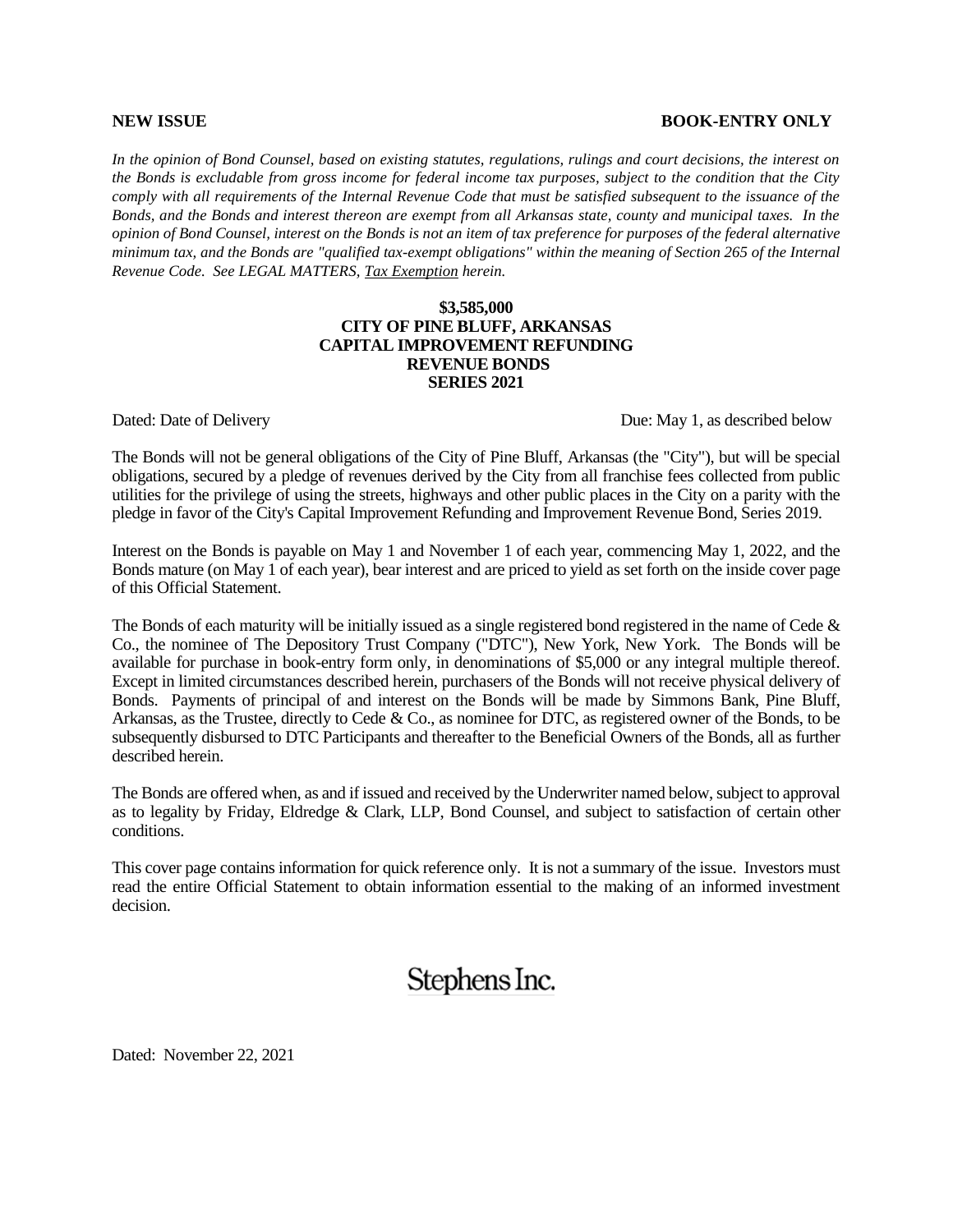#### **\$3,585,000 CITY OF PINE BLUFF, ARKANSAS CAPITAL IMPROVEMENT REFUNDING REVENUE BONDS SERIES 2021**

#### **MATURITY SCHEDULE**

#### \$700,000 Serial Bonds

| Year    |          |              |              |
|---------|----------|--------------|--------------|
| (May 1) | Amount   | Rate $(\% )$ | Yield $(\%)$ |
| 2022    | \$30,000 | 2.00         | 0.45         |
| 2023    | 125,000  | 2.00         | 0.65         |
| 2024    | 130,000  | 2.00         | 0.80         |
| 2025    | 135,000  | 2.00         | 0.95         |
| 2026    | 140,000  | 2.00         | 1.15         |
| 2027    | 140,000  | 2.00         | 1.35         |

 \$295,000 2.000% Term Bonds due May 1, 2029 to Yield 1.650%\* \$305,000 2.000% Term Bonds due May 1, 2031 to Yield 1.850%\* \$815,000 2.250% Term Bonds due May 1, 2036 to Yield 2.250% \$765,000 2.375% Term Bonds due May 1, 2041 to Yield 2.500% \$705,000 2.625% Term Bonds due May 1, 2046 to Yield 2.650%

 $\overline{a}$ 

<sup>\*</sup> Yield to the first optional redemption date, May 1, 2027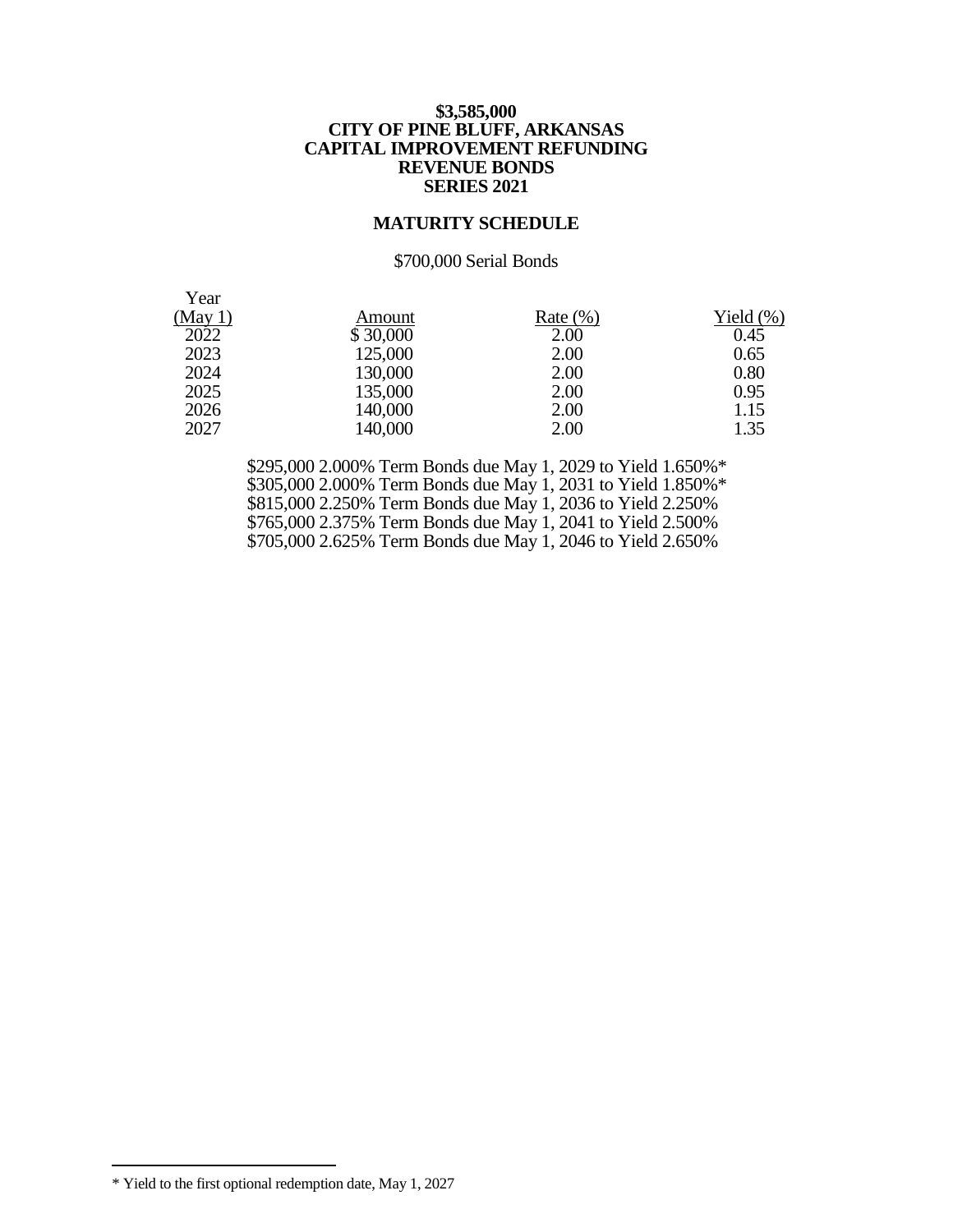No dealer, broker, salesman or other person has been authorized by the City or the Underwriter to give any information or to make any representations, other than those contained in this Official Statement, and, if given or made, such other information or representations must not be relied upon as having been authorized by any of the foregoing. This Official Statement does not constitute an offer to sell or other solicitation of an offer to buy, nor shall there be any sale of the Bonds by any persons in any state in which it is unlawful for such person to make such offer, solicitation or sale. The information and expressions of opinion herein are subject to change without notice, and neither the delivery of this Official Statement nor any sale made hereunder shall under any circumstances create any implication that there has been no change in the affairs of the City since the date hereof.

#### CONTENTS OF OFFICIAL STATEMENT

Page

INTRODUCTION TO THE OFFICIAL STATEMENT  $1$ THE BONDS 2 Book-Entry Only System 2 Generally 4 Redemption 5 Purpose for Bonds 6<br>Security 7 Security 7 COVID-19 Disclosure 7 THE CITY AND THE COUNTY 7 Location 7 The Population 7<br>Transportation 7 Transportation 7<br>Government 8 Government 8<br>Medical Facilities 8 Medical Facilities 8<br>
Financial Institutions 8 Financial Institutions 8<br>Education 8 Education 8 Economy 8 Litigation 8 County Economic Data 9 Building Permits THE AUTHORIZING ORDINANCE 9 General Covenants to Charge Franchise Fees 10 Franchise Fee Fund 10 Bond Fund 10<br>Additional Parity Bonds 11 Additional Parity Bonds<br>
Records and Accounts: Audits
11 Records and Accounts; Audits Default and Remedies 11<br>Defeasance 12 Defeasance 12 Amendment of Authorizing Ordinance 13<br>The Trustee 13 The Trustee 13<br>Investments 14 Investments 14<br>Nonarbitrage 14 Nonarbitrage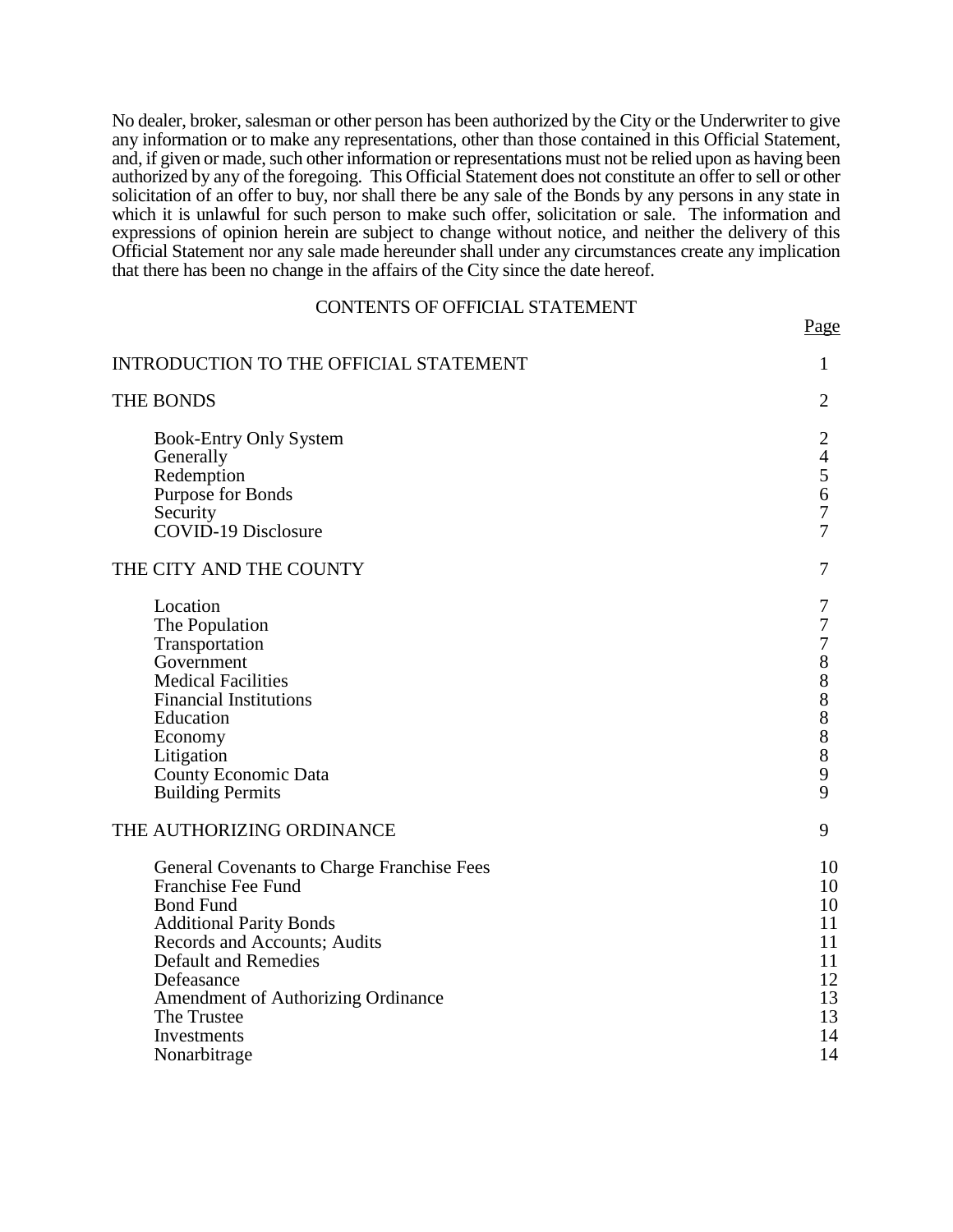| CONTINUING DISCLOSURE AGREEMENT                                                                                                                                                                                                                                                                                                                                                                               |                                                                      |
|---------------------------------------------------------------------------------------------------------------------------------------------------------------------------------------------------------------------------------------------------------------------------------------------------------------------------------------------------------------------------------------------------------------|----------------------------------------------------------------------|
| Purpose of the Continuing Disclosure Agreement<br>Definitions<br>Provision of Annual Report<br><b>Content of Annual Reports</b><br><b>Reporting of Listed Events</b><br><b>Termination of Reporting Obligation</b><br><b>Dissemination Agent</b><br>Amendment; Waiver<br><b>Additional Information</b><br>Default<br>Duties of Trustee and Dissemination Agent and Right of Indemnity<br><b>Beneficiaries</b> | 15<br>15<br>16<br>16<br>16<br>18<br>18<br>18<br>18<br>19<br>19<br>19 |
| <b>FINANCIAL INFORMATION</b>                                                                                                                                                                                                                                                                                                                                                                                  | 19                                                                   |
| <b>DEBT SERVICE COVERAGE</b>                                                                                                                                                                                                                                                                                                                                                                                  | 20                                                                   |
| DEBT SERVICE REQUIREMENTS                                                                                                                                                                                                                                                                                                                                                                                     | 21                                                                   |
| <b>LEGAL MATTERS</b>                                                                                                                                                                                                                                                                                                                                                                                          | 22                                                                   |
| <b>Legal Proceedings</b><br><b>Legal Opinions</b><br><b>Tax Exemption</b>                                                                                                                                                                                                                                                                                                                                     | 22<br>22<br>22                                                       |
| <b>MISCELLANEOUS</b>                                                                                                                                                                                                                                                                                                                                                                                          | 25                                                                   |
| <b>Enforceability of Remedies</b><br>Underwriting<br>Information in the Official Statement                                                                                                                                                                                                                                                                                                                    | 25<br>25<br>25                                                       |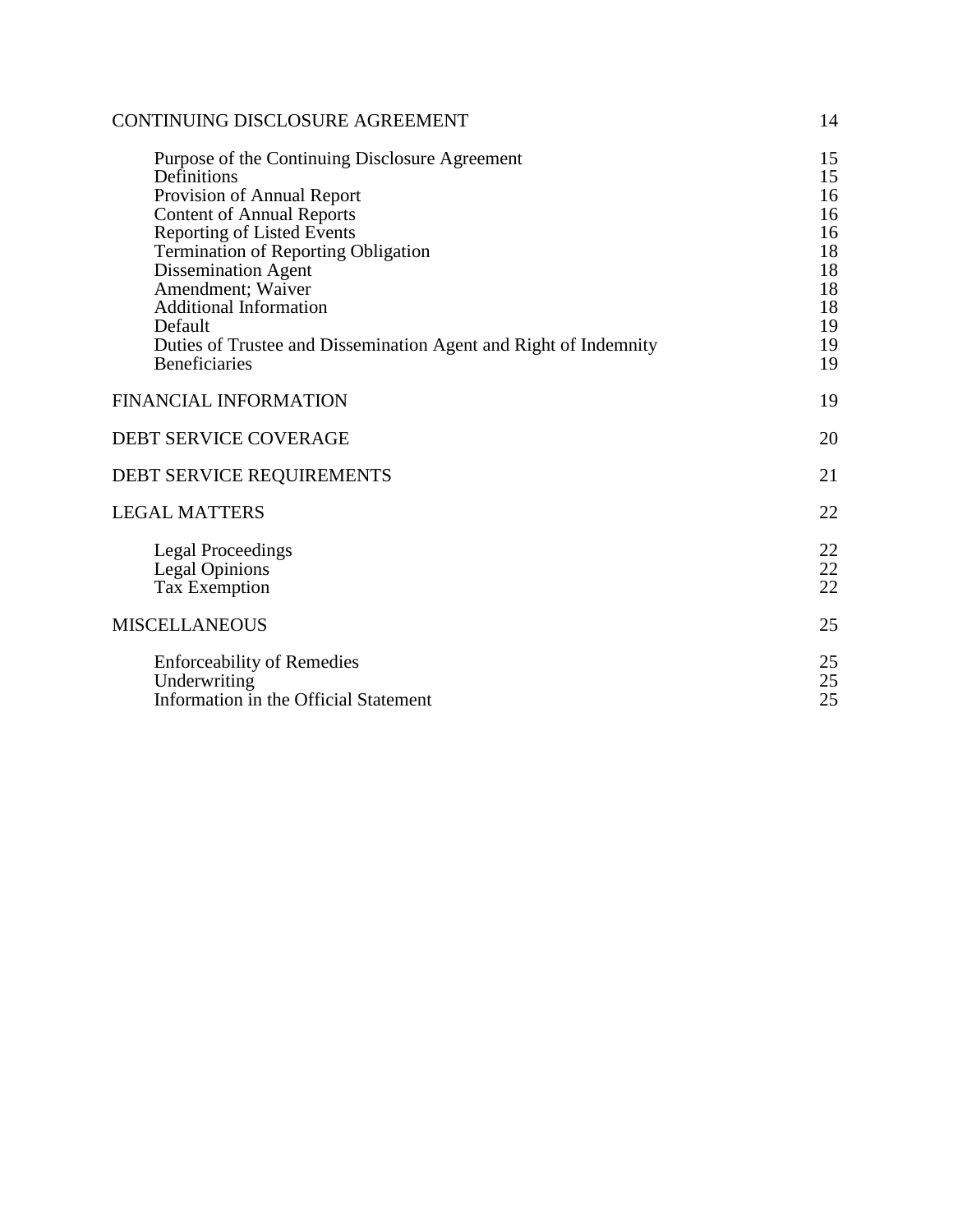#### **OFFICIAL STATEMENT**

#### **\$3,585,000 CITY OF PINE BLUFF, ARKANSAS CAPITAL IMPROVEMENT REFUNDING REVENUE BONDS SERIES 2021**

#### **INTRODUCTION TO THE OFFICIAL STATEMENT**

This Introduction is subject in all respects to the more complete information contained in this Official Statement. The offering of the Bonds to potential investors is made only by means of the entire Official Statement, including the cover page and inside cover page hereof. A full review should be made of the entire Official Statement, as well as the Authorizing Ordinance described herein.

This Official Statement is provided to furnish certain information in connection with the issuance by the City of Pine Bluff, Arkansas (the "City") of its Capital Improvement Refunding Revenue Bonds, Series 2021, in the aggregate principal amount of \$3,585,000 (the "Bonds"). The Bonds are being issued to current refund the City's Capital Improvement Refunding and Improvement Revenue Bonds, Series 2014B and Capital Improvement Revenue Bonds, Series 2016 (collectively, the "Bonds Refunded") and to pay expenses of issuing the Bonds. See **THE BONDS,** Purpose for Bonds.

The City is a city of the first class organized under the laws of the State of Arkansas (the "State") located in Jefferson County, Arkansas. The City is authorized and empowered under the laws of the State, including particularly Title 14, Chapter 164, Subchapter 4 of the Arkansas Code of 1987 Annotated (the "Authorizing Legislation"), to issue revenue bonds and to expend the proceeds thereof for the intended purposes. See **THE CITY AND THE COUNTY**.

The Bonds are not general obligations of the City, but are special obligations secured solely by a pledge of the revenues derived by the City from all franchise fees collected from public utilities for the privilege of using the streets, highways and other public places in the City pursuant to the authority contained in Title 14, Chapter 200, Sections 101 through 112 and Title 23, Chapter 19, Sections 201 through 210 of the Arkansas Code of 1987 Annotated (the "Pledged Revenues"). The pledge of Pledged Revenues in favor of the Bonds is on a parity with the pledge in favor of the City's Capital Improvement Refunding and Improvement Revenue Bond, Series 2019 (the "Parity Bond").

The Bonds are being issued pursuant to and in full compliance with the Constitution and laws of the State, particularly the Authorizing Legislation, and Ordinance No. 6728, adopted November 15, 2021 (the "Authorizing Ordinance"). See **THE AUTHORIZING ORDINANCE**.

The Bonds will be initially issued in book-entry form and purchasers of Bonds will not receive certificates representing their interest in the Bonds purchased. See **THE BONDS**, Book-Entry Only System. The Bonds will contain such other terms and provisions as described herein. See **THE BONDS**, Generally.

The Bonds are issuable only as fully registered bonds, without coupons, in the denomination of \$5,000 or any integral multiple thereof. Interest is payable May 1, 2022, and semiannually thereafter on each May 1 and November 1. Payment of principal of the Bonds will be made to the owners of the Bonds at the principal office of Simmons Bank, Pine Bluff, Arkansas (the "Trustee"), and payment of interest on the Bonds shall be by check of the Trustee to the registered owner as shown on the Bond registration book of the City maintained by the Trustee. The record date for payment of interest on the Bonds shall be the fifteenth day of the calendar month next preceding each interest payment date. See **THE BONDS**.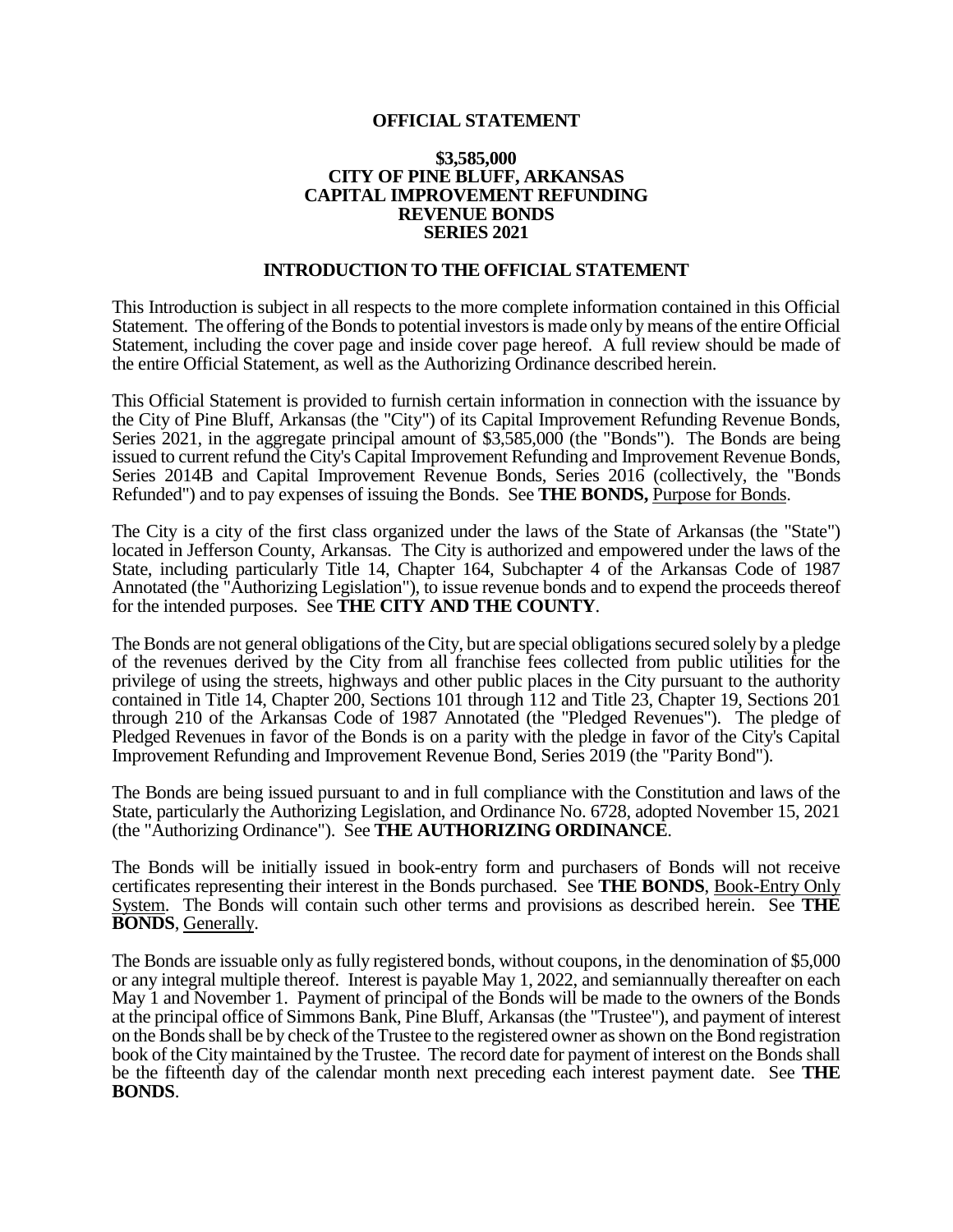The Bonds are subject to optional redemption on and after May 1, 2027. The Bonds shown on the inside cover page hereof as Term Bonds are subject to mandatory sinking fund redemption as described herein. The Trustee shall give at least thirty (30) days notice of redemption. See **THE BONDS,** Redemption.

Under existing law and assuming compliance with certain covenants described herein, (i) interest on the Bonds is excludable from gross income for federal income tax purposes, (ii) interest on the Bonds is not an item of tax preference for purposes of the federal alternative minimum tax, (iii) the Bonds are "qualified tax-exempt obligations" within the meaning of Section 265 of the Internal Revenue Code of 1986, as amended (the "Code"), and (iv) the Bonds and interest thereon are exempt from all State, county and municipal taxes. See **LEGAL MATTERS**, Tax Exemption.

It is expected that the Bonds will be available for delivery on or about December 28, 2021, through the facilities of the Depository Trust Company, in New York, New York.

The City and the Trustee have entered into a Continuing Disclosure Agreement in order to assist the Underwriter in complying with Securities and Exchange Commission Rule 15c2-12(b)(5) (the "Continuing Disclosure Agreement"). See **CONTINUING DISCLOSURE AGREEMENT**.

This Official Statement speaks only as of its date, and the information contained herein is subject to change. Copies of the Authorizing Ordinance and the Continuing Disclosure Agreement summarized herein are available upon request from Stephens Inc., 111 Center Street, Suite 100, Little Rock, Arkansas 72201, Attention: Public Finance.

#### **THE BONDS**

Book-Entry Only System. The Depository Trust Company ("DTC"), New York, New York, or its successor, will act as securities depository for the Bonds. The Bonds will each be issued as fullyregistered securities registered in the name of Cede & Co. (DTC's partnership nominee) or such other name as may be requested by an authorized representative of DTC. One fully-registered Bond certificate for each maturity will be issued in the principal amount of the maturity, and will be deposited with DTC.

DTC is a limited-purpose trust company organized under the New York Banking Law, a "banking organization" within the meaning of the New York Banking Law, a member of the Federal Reserve System, a "clearing corporation" within the meaning of the New York Uniform Commercial Code, and a "clearing agency" registered pursuant to the provisions of Section 17A of the Securities Exchange Act of 1934. DTC holds securities that its participants ("Direct Participants") deposit with DTC. DTC also facilitates the post-trade settlement among Direct Participants of sales and other securities transactions in deposited securities, through electronic computerized book-entry transfers and pledges between Direct Participants' accounts. This eliminates the need for physical movement of securities certificates. Direct Participants include both U.S. and non-U.S. securities brokers and dealers, banks, trust companies, clearing corporations, and certain other organizations. DTC is a wholly-owned subsidiary of The Depository Trust & Closing Corporation ("DTCC"). DTCC is the holding company for DTC, National Securities Clearing Corporation and Fixed Income Clearing Corporation, all of which are registered clearing agencies. DTCC is owned by the users of its regulated subsidiaries. Access to the DTC system is also available to others such as both U.S. and non-U.S. securities brokers and dealers, banks, trust companies and clearing corporations that clear through or maintain a custodial relationship with a Direct Participant, either directly or indirectly ("Indirect Participants"). The DTC Rules applicable to its Participants are on file with the Securities and Exchange Commission. More information about DTC can be found at www.dtcc.com.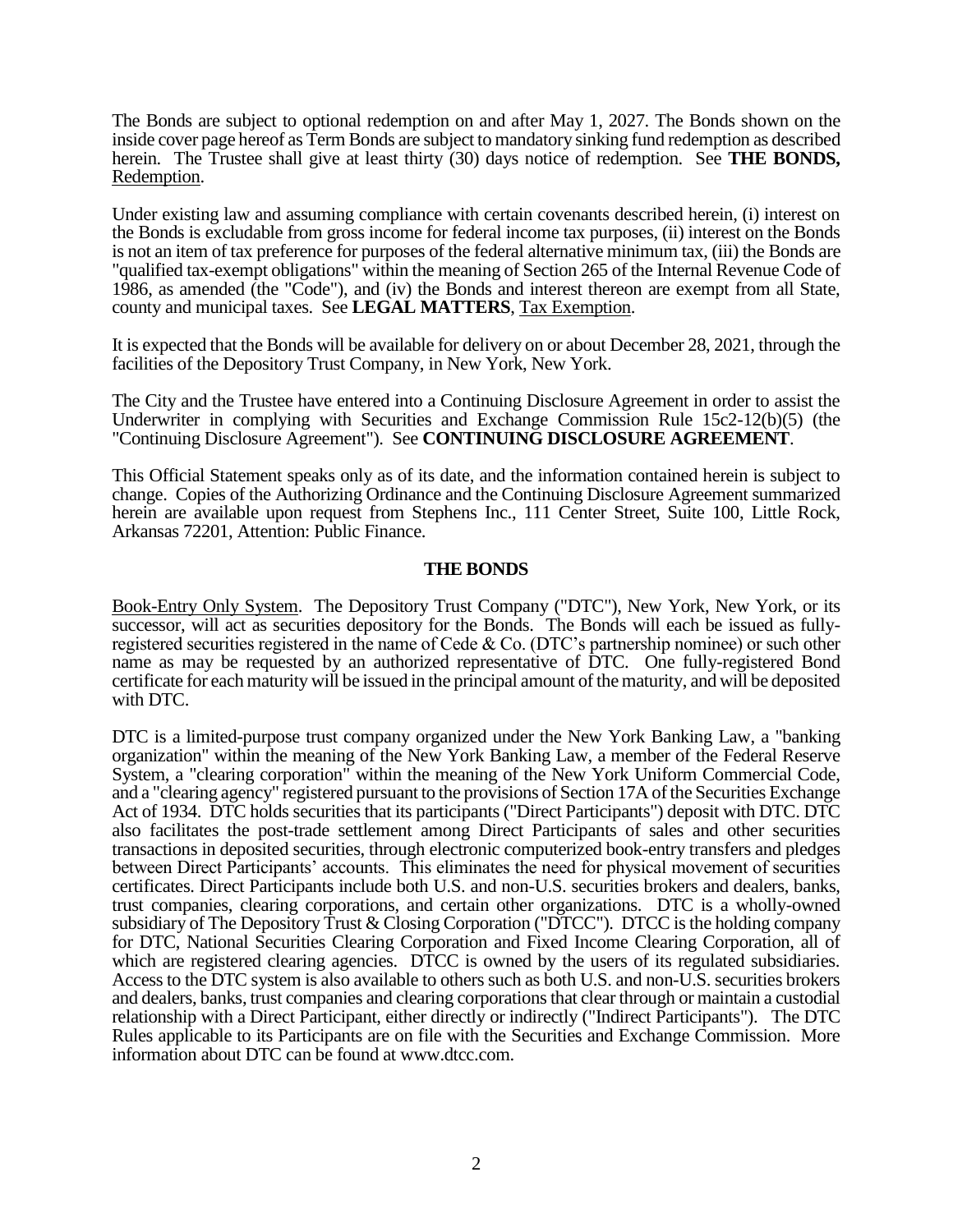Purchases of Bonds under the DTC system must be made by or through Direct Participants, which will receive a credit for the Bonds on DTC's records. The ownership interest of each actual purchaser of each Bond (referred to herein as "Beneficial Owner") is in turn to be recorded on the Direct and Indirect Participants' records. Beneficial Owners will not receive written confirmation from DTC of their purchase. Beneficial Owners are, however, expected to receive written confirmations providing details of the transaction, as well as periodic statements of their holdings, from the Direct or Indirect Participant through which the Beneficial Owner entered into the transaction. Transfers of ownership interests in the Bonds are to be accomplished by entries made on the books of Participants acting on behalf of Beneficial Owners. Beneficial Owners will not receive certificates representing their ownership interest in Bonds, except in the event that use of the book-entry system for the Bonds is discontinued.

To facilitate subsequent transfers, all Bonds deposited by Direct Participants with DTC are registered in the name of DTC's partnership nominee, Cede & Co. or such other name as may be requested by an authorized representative of DTC. The deposit of Bonds with DTC and their registration in the name of Cede  $\&$  Co. or such other DTC nominee do not effect any change in beneficial ownership. DTC has no knowledge of the actual Beneficial Owners of the Bonds; DTC's records reflect only the identity of the Direct Participants to whose accounts such Bonds are credited, which may or may not be the Beneficial Owners. Direct and Indirect Participants will remain responsible for keeping account of their holdings on behalf of their customers.

Conveyance of notices and other communications by DTC to Direct Participants, by Direct Participants to Indirect Participants and by Direct Participants and Indirect Participants to Beneficial Owners will be governed by arrangements among them, subject to any statutory or regulatory requirements as may be in effect from time to time.

Redemption notices will be sent to Cede  $&$  Co. If fewer than all of the Bonds are being redeemed, DTC's practice is to determine by lot the amount of the interest of each Direct Participant to be redeemed.

Neither DTC nor Cede & Co. (nor any other DTC nominee) will consent or vote with respect to the Bonds unless authorized by a Direct Participant in accordance with DTC's MMI Procedures. Under its usual procedures, DTC mails an Omnibus Proxy to the City as soon as possible after the record date. The Omnibus Proxy assigns Cede & Co.'s consenting or voting rights to those Direct Participants to whose accounts the Bonds are credited on the record date (identified in a listing attached to the Omnibus Proxy).

Principal, interest and premium, if any, payments on the Bonds will be made to Cede & Co., or such other nominee as may be requested by an authorized representative of DTC. DTC's practice is to credit Direct Participants' accounts upon DTC's receipt of funds and corresponding detail information from the City or Trustee, on the payable date in accordance with their respective holdings shown on DTC's records. Payments by Participants to Beneficial Owners will be governed by standing instructions and customary practices, as is the case with securities held for the accounts of customers in bearer form or registered in "street name," and will be the responsibility of such Participant and not of DTC, the Trustee, or the City, subject to any statutory or regulatory requirements as may be in effect from time to time. Payment of principal, interest and premium, if any, to Cede & Co. (or such other nominee as may be requested by an authorized representative of DTC) is the responsibility of the Trustee, disbursement of such payments to Direct Participants will be the responsibility of DTC, and disbursement of such payments to the Beneficial Owners shall be the responsibility of Direct and Indirect Participants.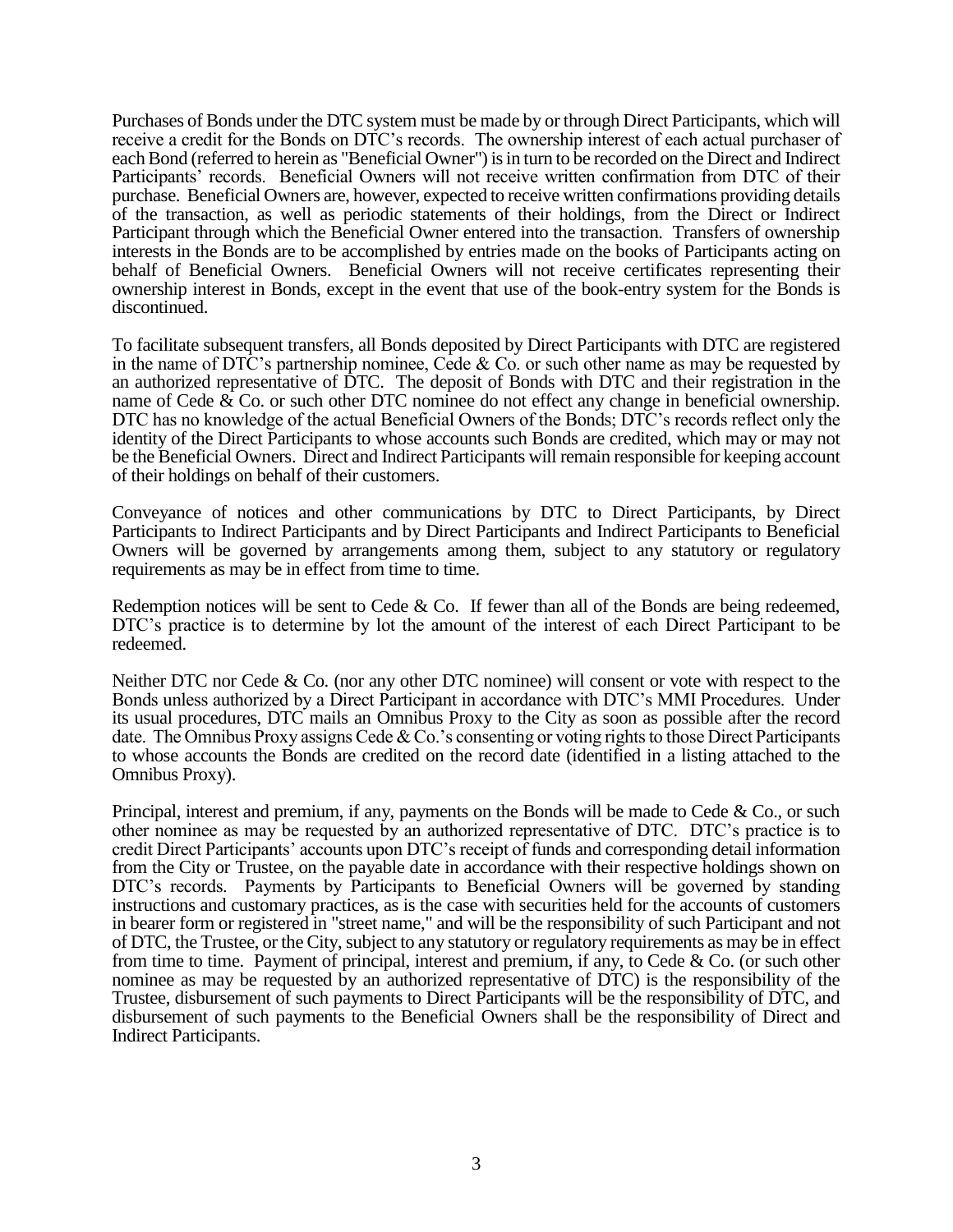DTC may discontinue providing its services as securities depository with respect to the Bonds at any time by giving reasonable notice to the City or the Trustee. Under such circumstances, in the event that a successor securities depository is not obtained, Bonds are required to be printed and delivered. The City may decide to discontinue use of the system of book-entry transfers through DTC (or a successor securities depository). In that event, Bonds will be printed and delivered.

The information concerning DTC and DTC's book-entry system set forth above has been obtained from DTC. Neither the Underwriter nor the City make any representation or warranty regarding the accuracy or completeness thereof.

**So long as the Bonds are in book-entry only form, Cede & Co., as nominee for DTC, will be treated as the sole owner of the Bonds for all purposes under the Authorizing Ordinance, including receipt of all principal of and interest on the Bonds, receipt of notices, voting and requesting or directing the Trustee to take or not to take, or consenting to, certain actions under the Authorizing Ordinance. The City and the Trustee have no responsibility or obligation to the Participants or the Beneficial Owners with respect to (a) the accuracy of any records maintained by DTC or any Participant; (b) the payment by any Participant of any amount due to any Beneficial Owner in respect of the principal of and interest on the Bonds; (c) the delivery or timeliness of delivery by any Participant of any notice to any Beneficial Owner which is required or permitted under the terms of the Authorizing Ordinance to be given to owners of Bonds; or (d) other action taken by DTC or Cede & Co. as owner of the Bonds.**

Generally. The Bonds shall be dated, mature and bear interest and interest is payable on the Bonds as set forth on the inside cover page hereof. The Bonds are issuable in the form of registered Bonds without coupons in the denomination of \$5,000 each or any integral multiple thereof, interchangeable in accordance with the provisions of the Authorizing Ordinance. In the event any Bond is mutilated, lost or destroyed, the City shall, if not then prohibited by law, execute and the Trustee may authenticate a new Bond in accordance with the provisions therefor in the Authorizing Ordinance.

Each Bond is transferable by the registered owner thereof or by his attorney duly authorized in writing at the principal office of the Trustee. Upon such transfer a new fully registered Bond or Bonds of the same maturity, of authorized denomination or denominations, for the same aggregate principal amount will be issued to the transferee in exchange therefor.

No charge shall be made to any owner of any Bond for the privilege of registration, but any owner of any Bond requesting any such registration shall pay any tax or other governmental charge required to be paid with respect thereto. Except as otherwise provided in the immediately preceding sentence, the cost of preparing each new Bond upon each exchange or transfer and any other expenses of the City or the Trustee incurred in connection therewith shall be paid by the City. Neither the City nor the Trustee shall be required to transfer or exchange any Bonds selected for redemption in whole or in part.

The person in whose name any Bond shall be registered shall be deemed and regarded as the absolute owner thereof for all purposes, and payment of or on account of the principal or premium, if any, or interest of any Bond shall be made only to or upon the order of the registered owner thereof or his legal representative, but such registration may be changed as hereinabove provided. All such payments shall be valid and effectual to satisfy and discharge the liability upon such Bond to the extent of the sum or sums so paid.

In any case where the date of maturity of interest on or principal of the Bonds or the date fixed for redemption of any Bonds shall be a Saturday or Sunday or shall be in the State a legal holiday or a day on which banking institutions are authorized by law to close, then payment of interest or principal (and premium, if any) need not be made on such date but may be made on the next succeeding business day not a Saturday or Sunday or a legal holiday or a day upon which banking institutions are authorized by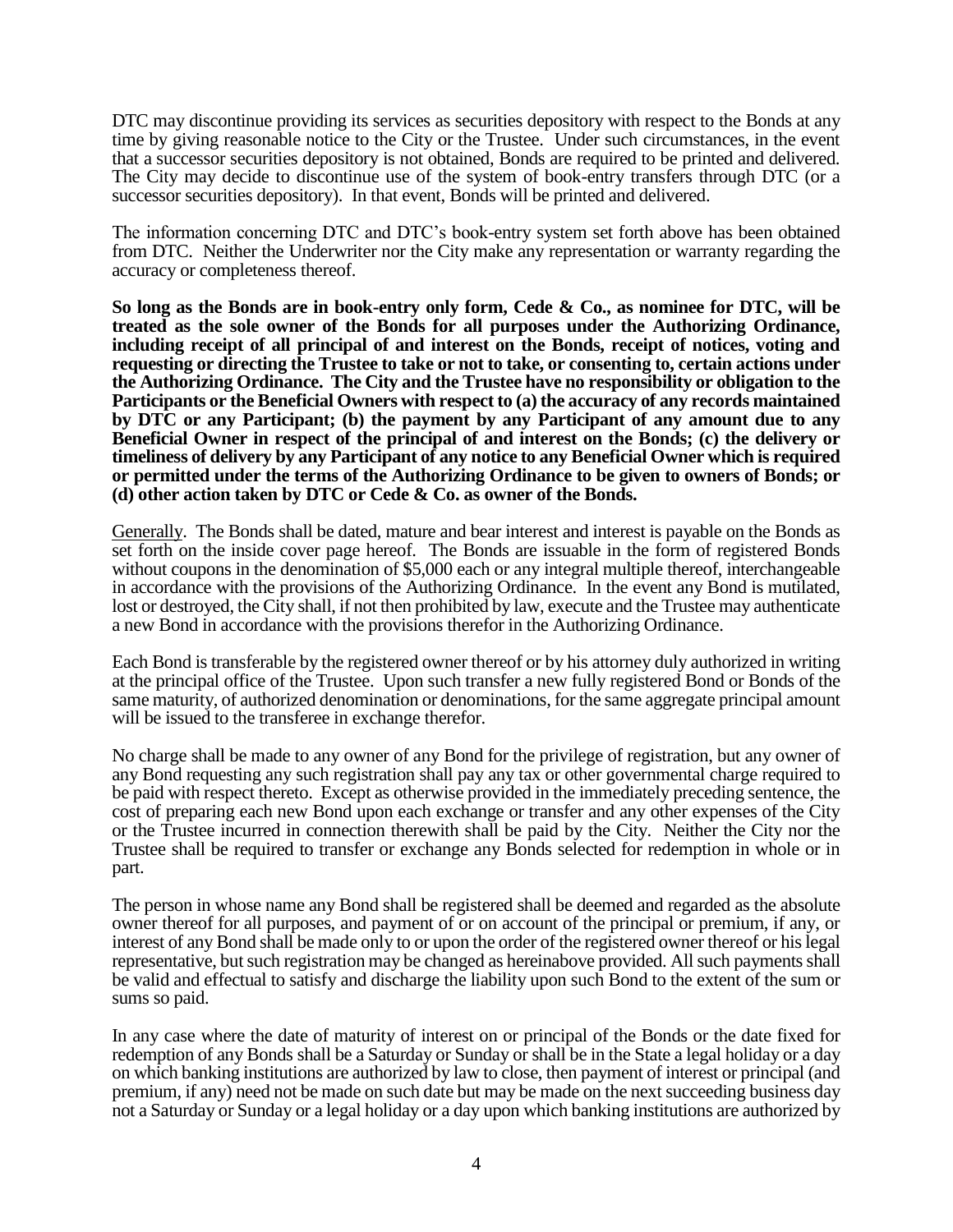law to close with the same force and effect as if made on the date of maturity or the date fixed for redemption, and no interest shall accrue for the period after the date of maturity or date fixed for redemption.

Redemption. The Bonds are subject to optional and mandatory sinking fund redemption prior to maturity as follows:

(1) *Optional Redemption*. The Bonds are subject to redemption on and after May 1, 2027, at the option of the City, from funds from any source, in whole or in part at any time, at a redemption price equal to the principal amount being redeemed plus accrued interest to the redemption date. If fewer than all of the Bonds shall be called for redemption, the particular maturities to be redeemed shall be selected by the City in its discretion. If fewer than all of the Bonds of any one maturity shall be called for redemption, the particular Bonds or portion thereof to be redeemed from such maturity shall be selected by lot by the Trustee.

(2) *Mandatory Sinking Fund Redemption*. To the extent not previously redeemed, the Bonds shown on the inside cover page hereof as Term Bonds are subject to mandatory sinking fund redemption, at a price equal to the principal amount being redeemed plus accrued interest to the date of redemption, on May 1 of the years and in the amounts as follows:

Bonds due May 1, 2029

| Year                                                                | Principal                                          |
|---------------------------------------------------------------------|----------------------------------------------------|
| (May 1)                                                             | Amount                                             |
| 2028                                                                | \$145,000                                          |
| 2029 (maturity)                                                     | 150,000                                            |
| Bonds due May 1, 2031                                               |                                                    |
| Year<br>(May 1)<br>2030<br>2031 (maturity)<br>Bonds due May 1, 2036 | Principal<br><b>Amount</b><br>\$155,000<br>150,000 |
| Year                                                                | Principal                                          |
| <u>(May 1)</u>                                                      | Amount                                             |
| 2032                                                                | \$155,000                                          |
| 2033                                                                | 155,000                                            |
| 2034                                                                | 165,000                                            |
| 2035                                                                | 170,000                                            |
| 2036 (maturity)                                                     | 170,000                                            |
| Bonds due May 1, 2041                                               |                                                    |
| Year                                                                | Principal                                          |
| (May1)                                                              | Amount                                             |
| 2037                                                                | \$170,000                                          |
| 2038                                                                | 180,000                                            |
| 2039                                                                | 155,000                                            |
| 2040                                                                | 130,000                                            |
| 2041 (maturity)                                                     | 130,000                                            |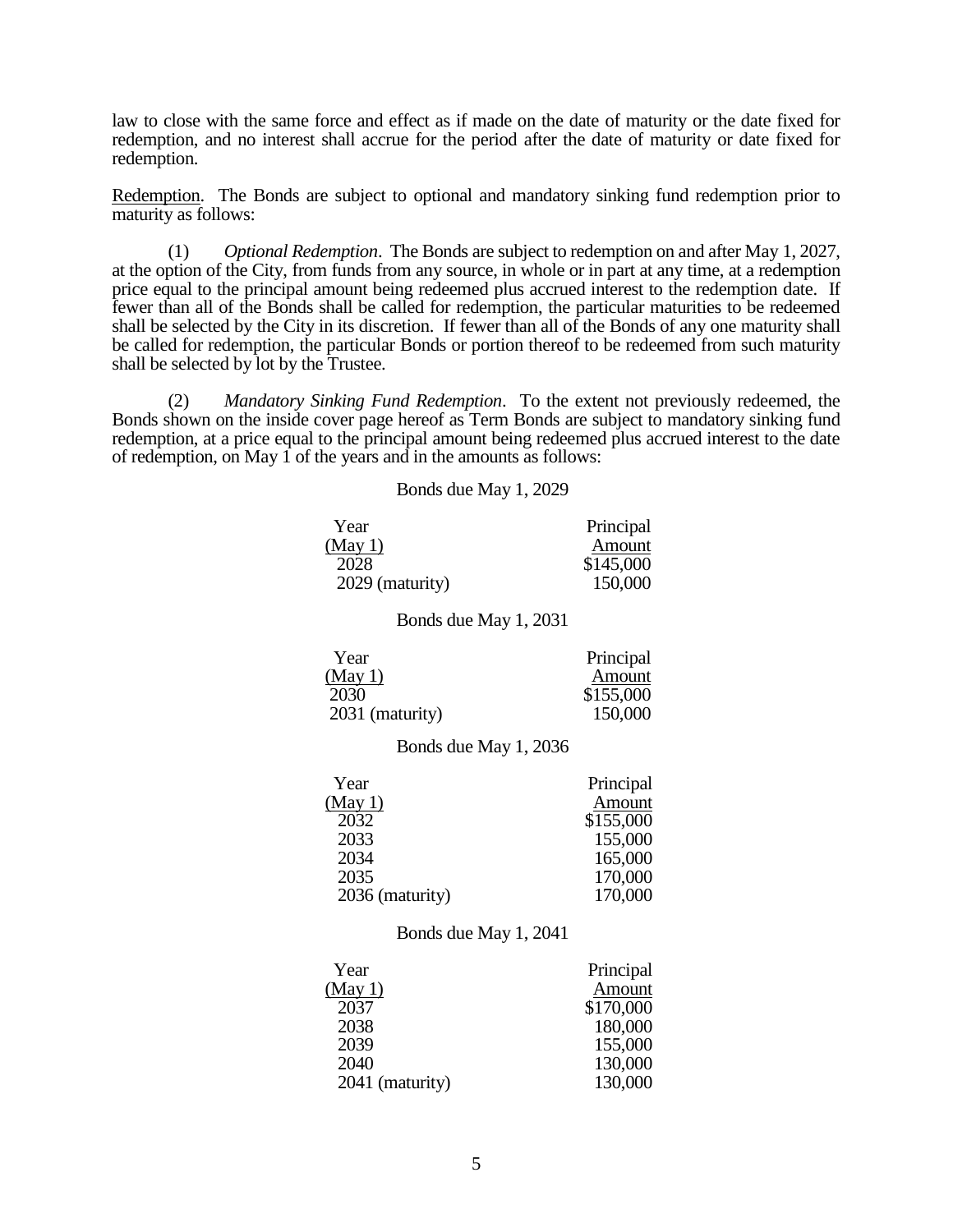#### Bonds due May 1, 2046

| Year            | Principal |
|-----------------|-----------|
| (May 1)         | Amount    |
| 2042            | \$135,000 |
| 2043            | 135,000   |
| 2044            | 140,000   |
| 2045            | 145,000   |
| 2046 (maturity) | 150,000   |
|                 |           |

In case any outstanding Bond is in a denomination greater than \$5,000, each \$5,000 of face value of such Bond shall be treated as a separate Bond of the denomination of \$5,000.

Notice of redemption identifying the Bonds or portions thereof (which must be \$5,000 or an integral multiple thereof) to be redeemed shall be given by the Trustee, not less than 30 nor more than 60 days prior to the date fixed for redemption, by mailing a copy of the redemption notice by first class mail, postage prepaid, or sending a copy of the redemption notice via other standard means, including electronic or facsimile communication, to all registered owners of Bonds to be redeemed. Failure to mail or send an appropriate notice or any such notice to one or more registered owners of Bonds to be redeemed shall not effect the validity of the proceedings for redemption of other Bonds as to which notice of redemption is duly given and in proper and timely fashion. All such Bonds thus called for redemption shall cease to bear interest on and after the date fixed for redemption, provided funds for their redemption are on deposit with the Trustee at that time. Notwithstanding the above, so long as the Bonds are issued in book-entry only form, if fewer than all the Bonds of an issue are called for redemption, the particular Bonds to be redeemed will be selected pursuant to the procedures established by DTC. So long as the Bonds are issued in book-entry only form, notice of redemption will be given only to Cede & Co., as nominee for DTC. **The Trustee will not give any notice of redemption to the Beneficial Owners of the Bonds**.

Purpose for Bonds. The Bonds are being issued to finance costs of refunding the Bonds Refunded and to pay the expenses of issuing the Bonds. The Bonds Refunded will be called for redemption on the date that the Bonds are issued at a price of par plus accrued interest. The Bonds Refunded designated "Series 2014B" were issued to finance the costs of improvements to the Joe Thomas Public Safety Building and the City Hall Building in the Civic Center Complex.

The Bonds Refunded designated "Series 2016" were issued to finance capital equipment for the City's street department and park and recreational improvements.

The proceeds of the Bonds are estimated to be expended by the City as follows:

| <b>SOURCES:</b>               |             |
|-------------------------------|-------------|
| Principal Amount              | \$3,585,000 |
| Funds from Bonds Refunded     | 95,868      |
| Net Original Issue Premium    | 10,156      |
| <b>TOTAL SOURCES</b>          | \$3,691,024 |
| <b>USES:</b>                  |             |
| Cost of Refunding             | \$3,594,036 |
| <b>Underwriter's Discount</b> | 53,775      |
| Costs of Issuance             | 43,213      |
| TOTAL USES                    | \$3,691,024 |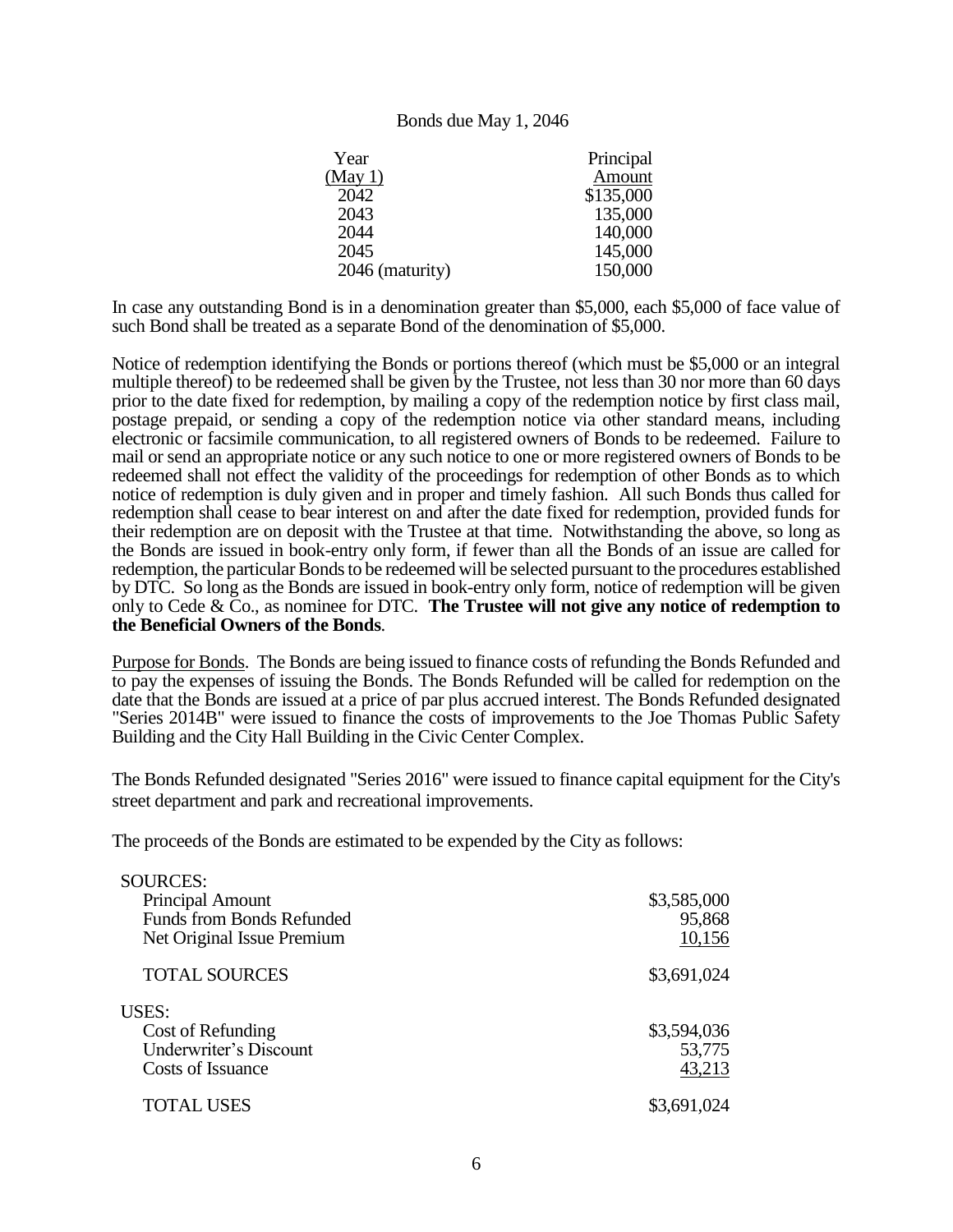The payment of the Underwriter's discount and the costs of issuing the Bonds relating to the payment of professional fees will be contingent on the Bonds being issued.

Security. The Bonds are not general obligations of the City but are special obligations, secured by a pledge of all "Pledged Revenues," which are defined to be all revenues derived by the City from all franchise fees collected from public utilities for the privilege of using the streets, highways and other public places in the City, pursuant to the authority contained in Title 14, Chapter 200, Sections 101 through 112 and Title 23, Chapter 19, Sections 201 through 210 of the Arkansas Code of 1987 Annotated. The pledge of Pledged Revenues in favor of the Bonds is on a parity with the pledge in favor of the Parity Bond. A debt service schedule for the Bonds and the Parity Bond appears under the heading **DEBT SERVICE REQUIREMENTS** herein.

The Bonds are secured under the Authorizing Ordinance. For a summary of the terms of the Authorizing Ordinance, see **THE AUTHORIZING ORDINANCE** herein. The City may issue additional bonds on a parity of security with the Bonds. See **THE AUTHORIZING ORDINANCE**, Additional Parity Bonds.

COVID-19 Disclosure The World Health Organization has declared a pandemic following the global outbreak of COVID-19, a respiratory disease caused by a new strain of coronavirus.

The effects of the COVID-19 pandemic have not had a materially adverse impact on franchise fee collections. The City expects that its available funds will be sufficient to fund its essential services and make all debt service payments.

### **THE CITY AND THE COUNTY**

Location. The City is a city of the first class organized and existing under the laws of the State. The City is the seat of government of Jefferson County, Arkansas (the "County"). The City is located in the southeastern part of the State.

The Population. The estimated population trends for the City and County for the years indicated are set forth below:

| Year | City of Pine Bluff | Jefferson County |
|------|--------------------|------------------|
| 1980 | 56,636             | 90,718           |
| 1990 | 57.140             | 85,487           |
| 2000 | 55,085             | 84,278           |
| 2010 | 49,083             | 77,435           |
| 2020 | 41,253             | 67,260           |

Transportation. The City is served by Interstate 530 and U.S. Highway Nos. 63, 65, 79, 270 and 425. A new interstate connector is under construction running South of I-530 from the City. The City is also served by the BNSF Railway and the Union Pacific System. There is a slack water harbor and an industrial district at the Port of Pine Bluff on a slack water of the Arkansas River.

Pine Bluff Regional Airport (Grider Field) has a 6,000 feet paved and lighted runway for private aircraft. Little Rock's Bill & Hillary Clinton National Airport, which is approximately 50 miles from the City, provides commercial air service.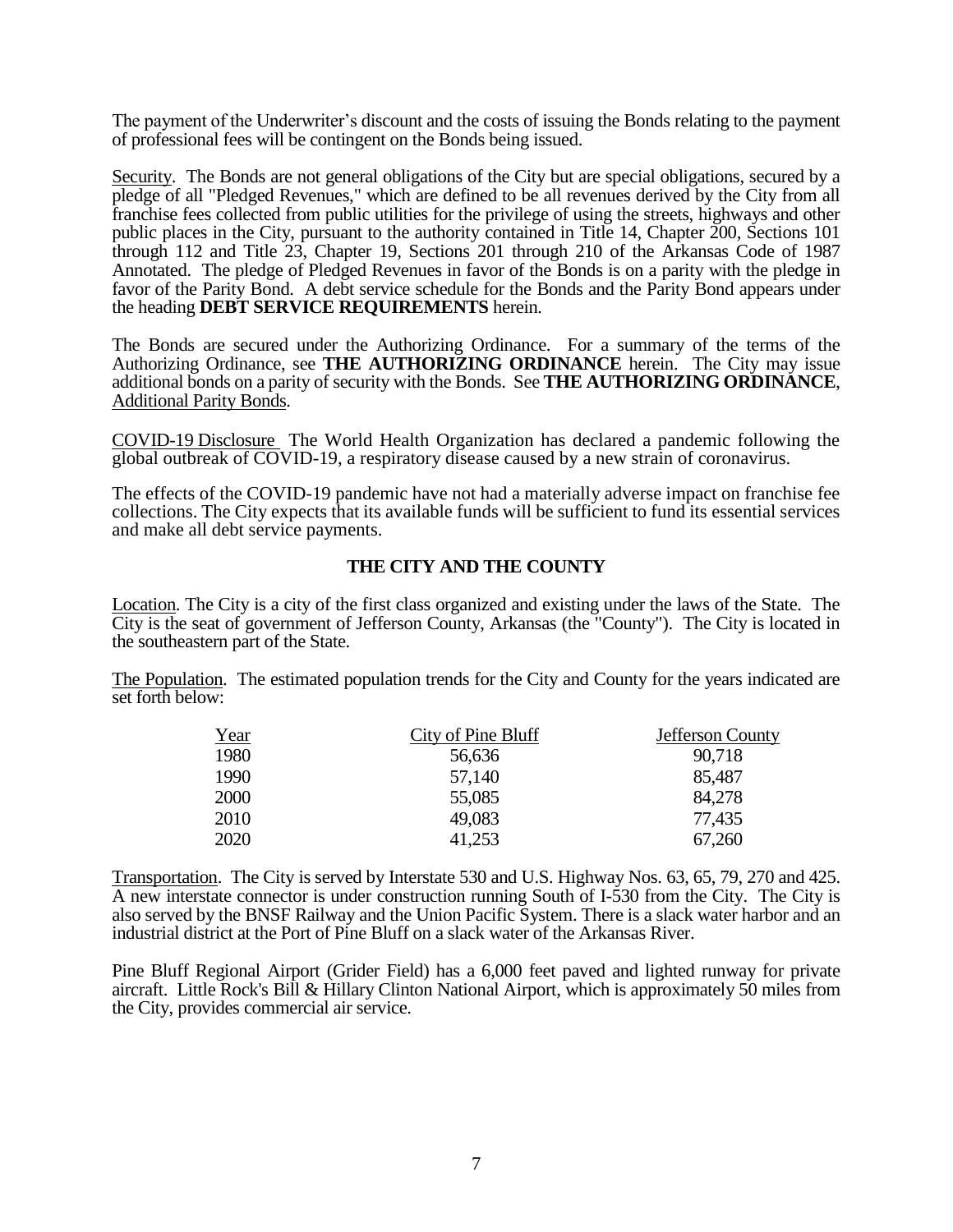Government. The City has the Mayor-City Council form of government. The Mayor is elected for a four-year term (current term expires December 31, 2024) and members of the City Council also serve four-year terms. The current Mayor and members of the City Council are as follows:

| Name                 | Occupation             |
|----------------------|------------------------|
| Shirley Washington   | Mayor                  |
| Lloyd Holcomb        | Owner, Funeral Home    |
| Joni Alexander       | <b>Banker</b>          |
| Glen Brown, Sr.      | <b>Barber</b>          |
| Glen Brown, Jr.      | Chiropractor           |
| <b>Steven Shaner</b> | <b>Service Manager</b> |
| Ivan Whitfield       | Retired, Police Chief  |
| <b>Steven Mays</b>   | <b>City Government</b> |
| <b>Bruce Lockett</b> | <b>Grant Writer</b>    |

Medical Facilities. Jefferson Regional Medical Center provides hospital services for residents of the City. The hospital has 300 licensed beds, a medical staff of approximately 150 and is designated as a Level III Trauma Center within the State system.

Financial Institutions. The City is served by Simmons Bank and Relyance Bank, both of which have headquarters in the City. Relyance Bank has announced that it will be moving its headquarters to nearby White Hall in 2022. Bank of America, Connect Bank, FBT Bank & Mortgage and FSNB have bank branches in the City.

Education. Primary and secondary education for the City's inhabitants is provided by three public school districts. Located within the school districts, there are seven elementary schools, one middle schools, two junior high schools, and three high schools.

The University of Arkansas at Pine Bluff is located in the City and had a fall 2020 enrollment of 2,668 students. Southeast Arkansas College is also located in the City and had a fall 2020 enrollment of 1,145 students.

Economy. The economy of the City is a mixture of industry, agriculture and commercial trade. Set forth below are the characteristics of the major employers in the City:

|                                    | Approximate                |                               |
|------------------------------------|----------------------------|-------------------------------|
| Company                            | <b>Number of Employees</b> | <b>Product or Service</b>     |
| Jefferson Regional Medical Center  | 1,600                      | <b>Medical Center</b>         |
| Tyson Foods, Inc.                  | 1,500                      | <b>Poultry Products</b>       |
| Arkansas Department of Corrections | 1,400                      | Correctional Facility & Admin |
| <b>Evergreen Packaging</b>         | 1,000                      | Paperboard Mill               |
| <b>Pine Bluff School District</b>  | 860                        | <b>Public Education</b>       |
| U.S. Army - Pine Bluff Arsenal     | 620                        | <b>Army Depot</b>             |
| University of Arkansas-Pine Bluff  | 650                        | <b>State University</b>       |
| <b>Union Pacific Railroad</b>      | 610                        | Main Line Railroad            |
| Central Moloney, Inc.              | 550                        | <b>Electrical Products</b>    |
| <b>Wal-Mart Supercenter</b>        | 525                        | <b>Retail Sales</b>           |

Litigation. There are no lawsuits or regulatory proceedings pending or, to the knowledge of the City, threatened against the City, in which claims of damage are made which, individually or in the aggregate, create a financial exposure which would substantially impair the financial solvency of the City.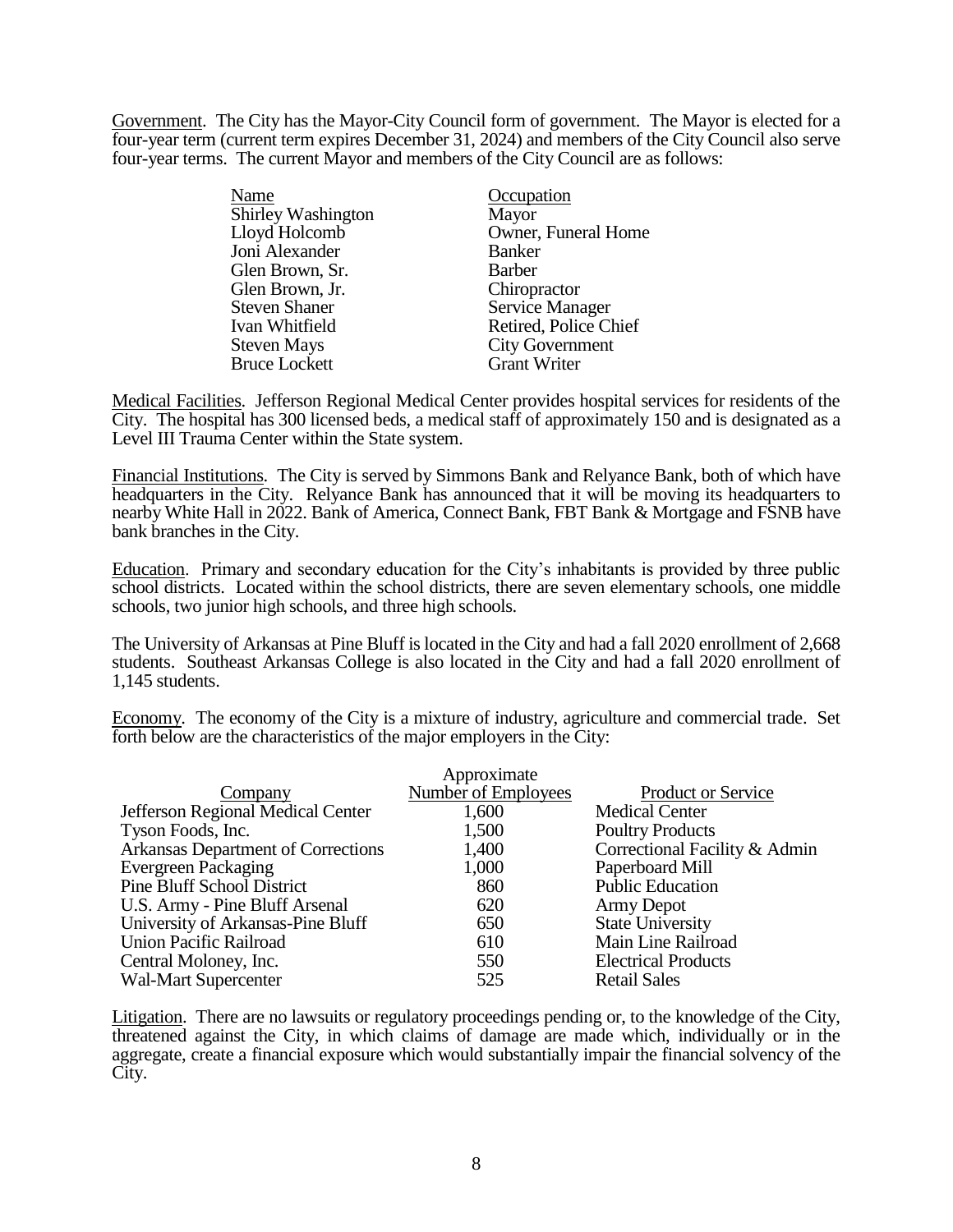County Economic Data. Per capita personal income estimates for the County are as follows for the years indicated<sup>: (1)</sup>

|      | Per Capita      |
|------|-----------------|
| Year | Personal Income |
| 2015 | \$32,472        |
| 2016 | 33,363          |
| 2017 | 34,200          |
| 2018 | 35,034          |
| 2019 | 36,586          |

Total personal income estimates for the County are as follows for the years indicated:<sup>(1)</sup>

|      | Total           |
|------|-----------------|
| Year | Personal Income |
| 2015 | \$2,333,794,000 |
| 2016 | 2,348,972,000   |
| 2017 | 2,367,922,000   |
| 2018 | 2,384,681,000   |
| 2019 | 2,444,791,000   |

(1) Source: Bureau of Economic Analysis, U.S. Department of Commerce; data for 2020 is not yet available.

Set forth below are the annual average unemployment rates for the City, the County and the State since 2016 according to the Arkansas Department of Workforce Services:

|      |     | <b>Annual Average Unemployment Rate (%)</b> |              |
|------|-----|---------------------------------------------|--------------|
| Year |     | 'ountv                                      | <b>State</b> |
| 2016 |     | 5.6                                         | 4.0          |
| 2017 | 5.8 | 5.2                                         | 3.7          |
| 2018 | 5.9 | 5.2                                         | 3.7          |
| 2019 | 6.2 | 5.4                                         | 3.5          |
| 2020 | 9.3 | 8.0                                         | 6.1          |
|      |     |                                             |              |

\* As of August 2021

\_\_\_\_\_\_\_\_\_\_\_\_\_\_\_\_\_\_\_\_\_\_\_\_\_

\_\_\_\_\_\_\_\_\_\_\_\_\_\_\_\_\_\_\_\_\_\_\_\_\_

Building Permits. The number of building permits issued by the City for new construction during each of the last five  $(5)$  years was as follows:

| Year | Number |
|------|--------|
| 2016 | 30     |
| 2017 | 46     |
| 2018 | 21     |
| 2019 | 47     |
| 2020 | 34     |

#### **THE AUTHORIZING ORDINANCE**

The Bonds are being issued and secured pursuant to the Authorizing Ordinance, to which reference may be had in its entirety for a detailed statement of its provisions, the description set forth below being a summary of certain provisions. The City will covenant as set forth below in the Authorizing Ordinance.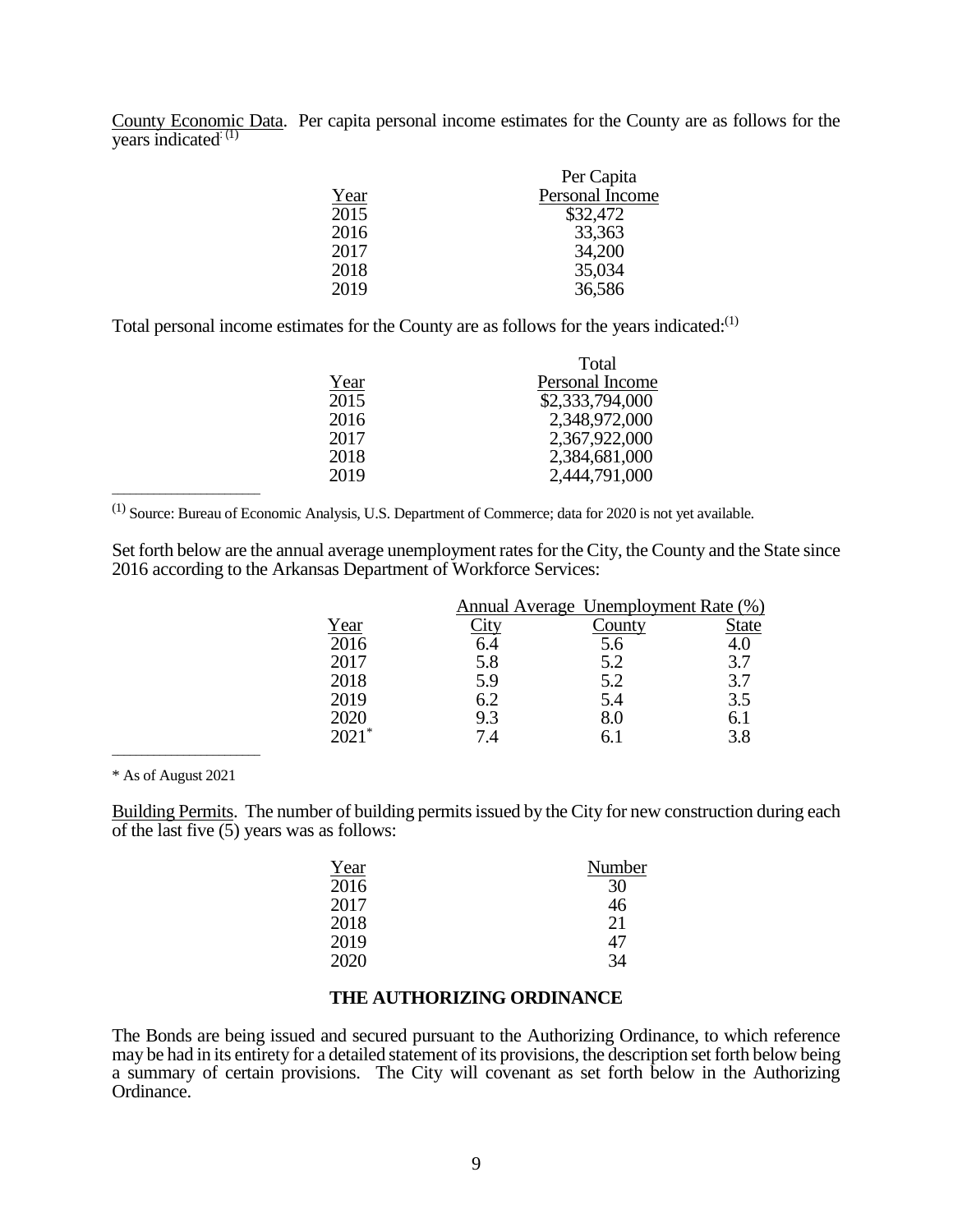General Covenants to Charge Franchise Fees. (a) The City agrees to continuously charge franchise fees to all public utilities occupying the streets, highways and other public places under Arkansas Code Annotated §§14-200-101-112 and 23-19-201-210 while the Bonds are outstanding.

(b) The franchise fees currently charged to public utilities, are ratified, confirmed and continued and such fees shall never be reduced while the Bonds are outstanding unless the City receives an opinion of a certified public accountant not in the regular employ of the City ("Accountant") to the effect that Pledged Revenues for the preceding fiscal year, assuming such reduction had been in effect for the entire year, would have equaled not less than 125% of the maximum annual debt service on all obligations of the City to which Pledged Revenues are pledged.

(c) The franchise fees currently collected from the public utilities are sufficient to pay the principal of and interest on the Bonds when due and the City agrees that the percentage rate of each franchise fee currently collected by the City from public utilities will not be increased solely for the purpose of providing funds to pay the principal of and interest on the Bonds when due.

Franchise Fee Fund. All Pledged Revenues shall at all times be accounted for separately and distinctly from other moneys of the City and shall be used and applied only as provided in the Authorizing Ordinance. Upon receipt by the City or the Trustee, the Pledged Revenues shall not be deposited into the City's general fund but shall be deposited into a special fund of the City created with the Trustee and designated as the "Franchise Fee Fund."

Any surplus in the Franchise Fee Fund after making the monthly deposits hereinafter described into the Bond Fund and the bond funds for the Parity Bonds and any additional parity bonds (collectively, the "Parity Bond Funds") shall be transferred by the Trustee to the City, deposited into the City's general fund and used, at the option of the City, for other lawful municipal purposes; provided, however, that if the City receives Pledged Revenues pursuant to its franchise fee ordinances and agreements only on a quarterly, semiannual and/or annual basis, there shall always remain in the Franchise Fee Fund an amount sufficient to make the required payments into the Bond Fund until the next Pledged Revenues are scheduled to be received.

Bond Fund. There shall be transferred from the Franchise Fee Fund, pro rata, into the Parity Bond Fund and into a special fund established with the Trustee and designated "2021 Capital Improvement Revenue Bond Fund" (the "Bond Fund"), the sums in the amounts and at the times set forth below for the purpose of providing funds for the payment of the principal of and interest on the Bonds.

There shall be paid into the Parity Bond Funds the monthly amounts required by the ordinance authorizing the Parity Bond and any additional parity bonds to pay the principal of, interest on and trustee's fees in connection with Parity Bond and any additional parity bonds when due and to maintain the debt service reserves therein, if any, at the required levels.

There shall be paid into the Bond Fund on or before the 25th day of each month, commencing in January 2022, a sum equal to one-sixth (1/6) of the next installment of interest due on the Bonds plus one-twelfth (1/12) of the next installment of principal on all outstanding Bonds due at maturity or upon mandatory sinking fund redemption; provided, however, that payments into the Bond Fund through April 2022 shall be increased to one-fourth (1/4) of the principal and interest due on the Bonds on May 1, 2022. The City shall also pay into the Bond Fund such additional sums as necessary to provide for the Trustee's fees and expenses.

The City shall realize a credit against monthly deposits into the Bond Fund to the extent of interest earnings on moneys in the Bond Fund.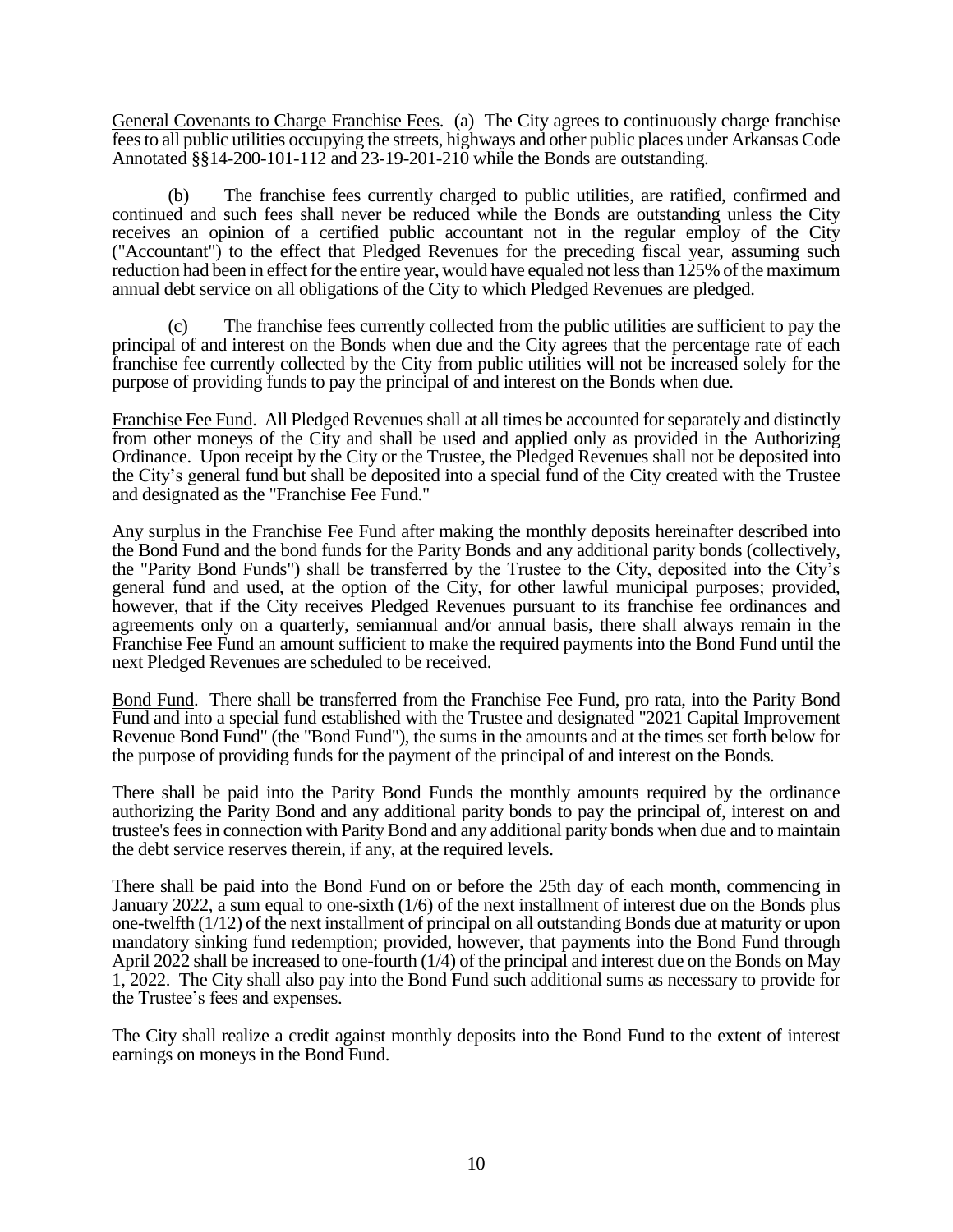If Pledged Revenues are insufficient to make the required payment by the 25th day of the month into the Bond Fund, the amount of any such deficiency in the payment made shall be added to the amount otherwise required to be paid into the Bond Fund by the 25th day of the next month.

When the moneys held in the Bond Fund shall be and remain sufficient to pay the principal of and interest on the Bonds then outstanding, there shall be no further obligation to make further payments into the Bond Fund. All moneys in the Bond Fund shall be used solely for the purpose of paying the principal of and interest on the Bonds as they become due, fees of the Trustee and arbitrage rebate due the United States, except as set forth in the Authorizing Ordinance.

Additional Parity Bonds. So long as any of the Bonds are outstanding, the City shall not issue or attempt to issue any additional bonds or obligations claimed to be entitled to a priority of lien on the Pledged Revenues over the lien securing the Bonds. The City reserves the right to issue additional bonds to finance or pay the cost of any additional capital improvements or to refund bonds issued for such purpose, but the City shall not authorize or issue any such additional bonds ranking on a parity with the outstanding Bonds unless and until there have been procured and filed with the City Clerk and the Trustee a statement by an Accountant reciting the opinion, based upon necessary investigation, that the Pledged Revenues for the fiscal year immediately preceding the fiscal year in which it is proposed to issue such additional bonds were equal to not less than 200% of the maximum annual principal and interest requirements on all the then outstanding obligations secured by Pledged Revenues and the additional bonds then proposed to be issued. In making the computation, the Accountant may treat any increase in franchise fees enacted subsequent to the first day of such preceding year as having been in effect throughout that year and may include in Pledged Revenues for such year the amount that would have been received, based on such opinion, had the increase been in effect throughout such year.

The additional bonds, the issuance of which is restricted and conditioned by the Authorizing Ordinance, shall be understood to mean bonds secured by Pledged Revenues ranking on a parity of security with the Bonds and not bonds secured by Pledged Revenues subordinate in security to the Bonds and such bonds may be issued without complying with the terms and conditions of the Authorizing Ordinance.

Records and Accounts; Audits. The Trustee shall cause proper books of accounts and records to be kept (separate from all other records and accounts) in which complete and correct entries shall be made of all transactions relating to the Pledged Revenues while held by the Trustee, and such books shall be available for inspection by the City and/or any owner of the Bonds at reasonable times and under reasonable circumstances. The Trustee shall furnish a report to the City on a monthly basis of all receipts and disbursements of the Pledged Revenues received by the Trustee, which monthly report shall commence one month following the first month in which the Pledged Revenues are received by the Trustee. The City agrees to have its financial statements audited by the Joint Legislative Auditing Committee, Division of Legislative Audit of the State of Arkansas, or, at the option of the City, an Accountant, and a copy of the audit shall be delivered to the Trustee and to each owner of the Bonds requesting the same in writing within 45 days after it is received by the City.

Default and Remedies. (a) If there be any default in the payment of the principal of and interest on the Bonds or if the City defaults in the performance of any covenant contained in the Authorizing Ordinance, the Trustee may, and upon the written request of the owners of not less than 10% in principal amount of the Bonds then outstanding shall, by proper suit compel the performance of the duties of the officials of the City and officials of the State, under the Authorizing Ordinance, to take any action or obtain any proper relief in law or equity available under the Constitution and laws of the State.

(b) No owner of any Bond shall have any right to institute any suit, action, mandamus or other proceeding in equity or in law for the protection or enforcement of any right under the Authorizing Ordinance or under the Constitution and laws of the State unless such owner previously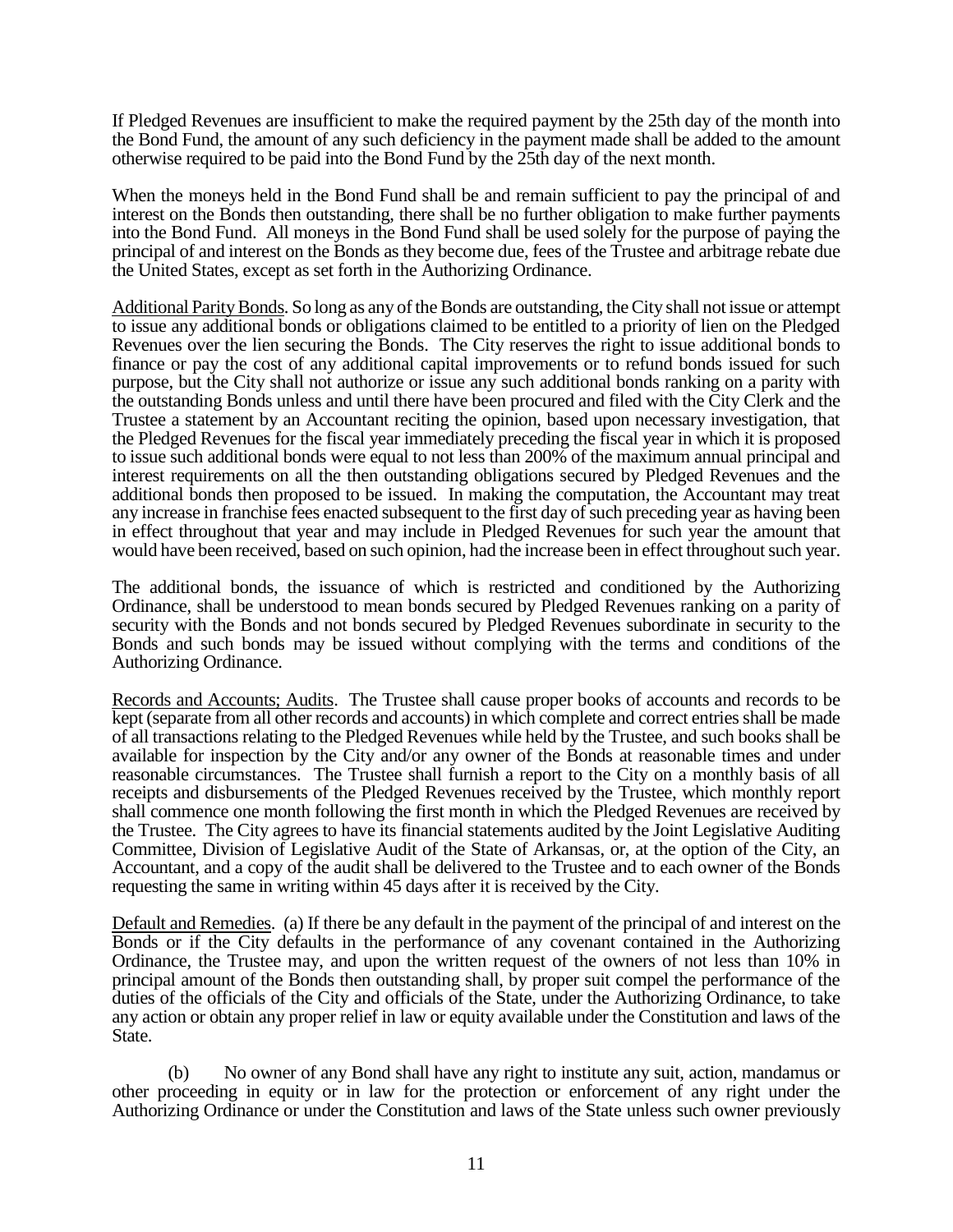shall have given to the Trustee written notice of the default on account of which such suit, action or proceeding is to be taken, and unless the owners of not less than 10% in principal amount of the Bonds then outstanding shall have made written request of the Trustee after the right to exercise such powers or right of action, as the case may be, shall have accrued, and shall have afforded the Trustee a reasonable opportunity either to proceed to exercise the powers herein granted or granted by the Constitution and laws of the State, or to institute such action, suit or proceeding in its name, and unless, also, there shall have been offered to the Trustee reasonable security and indemnity against the cost, expense and liabilities to be incurred therein or thereby and the Trustee shall have refused or neglected to comply with such request within a reasonable time, and such notification, request and offer of indemnity are in every such case, at the option of the Trustee, to be conditions precedent to the execution of the powers and trust of the Authorizing Ordinance or to any other remedy thereunder. No one or more owners of the Bonds shall have any right in any manner whatever by his or their action to affect, disturb or prejudice the security of the Authorizing Ordinance, or to enforce any right thereunder except in the manner therein provided, that all proceedings at law or in equity shall be instituted, had and maintained in the manner therein provided and for the benefit of all owners of the outstanding Bonds, and any individual rights of action or other right given to one or more of such owners by law are restricted by the Authorizing Ordinance to the rights and remedies therein detailed.

(c) All rights of action under the Authorizing Ordinance or under any of the Bonds secured thereby, enforceable by the Trustee, may be enforced by it without the possession of any of the Bonds, and any such suit, action or proceeding instituted by the Trustee shall be brought in its name and for the benefit of all the owners of the Bonds, subject to the provisions of the Authorizing Ordinance.

(d) No remedy conferred upon or reserved to the Trustee or to the owners of the Bonds is intended to be exclusive of any other remedy or remedies, and each and every such remedy shall be cumulative and shall be in addition to every other remedy given under the Authorizing Ordinance or given by any law or by the Constitution of the State.

(e) No delay or omission of the Trustee or of any owners of the Bonds to exercise any right or power accrued upon any default shall impair any such right or power or shall be construed to be a waiver of any such default or an acquiescence therein, and every power and remedy given by the Authorizing Ordinance to the Trustee and to the owners of the Bonds, respectively, may be exercised from time to time and as often as may be deemed expedient.

(f) The Trustee may, and upon the written request of the owners of not less than a majority in principal amount of the Bonds then outstanding shall, waive any default which shall have been remedied before the entry of final judgment or decree in any suit, action or proceeding instituted under the provision of the Authorizing Ordinance or before the completion of the enforcement of any other remedy, but no such waiver shall extend to or affect any other existing or any subsequent default or defaults or impair any rights or remedies consequent thereon.

Defeasance. Any Bond shall be deemed paid within the meaning of the Authorizing Ordinance when payment of the principal of and interest on such Bond, either (i) has been made or caused to be made in accordance with the terms thereof, or (ii) has been provided for by irrevocably depositing with the Trustee, in trust and irrevocably set aside exclusively for such payment (1) cash sufficient to make such payment and/or (2) Government Securities (as hereinafter defined) that are direct obligations of the United States of America (provided that such deposit will not affect the tax exempt status of the interest on any of the Bonds or cause any of the Bonds to be classified as "arbitrage bonds" within the meaning of Section 148 of the Code), maturing as to principal and interest in such amounts and at such times as will provide sufficient moneys to make such payment, and all necessary and proper fees, compensation and expenses of the Trustee pertaining to the Bonds with respect to which such deposit is made shall have been paid or the payment thereof provided for to the satisfaction of the Trustee. All moneys must be insured at all times by Federal Deposit Insurance Corporation ("FDIC") or otherwise collateralized with Government Securities that are direct obligations of the United States of America.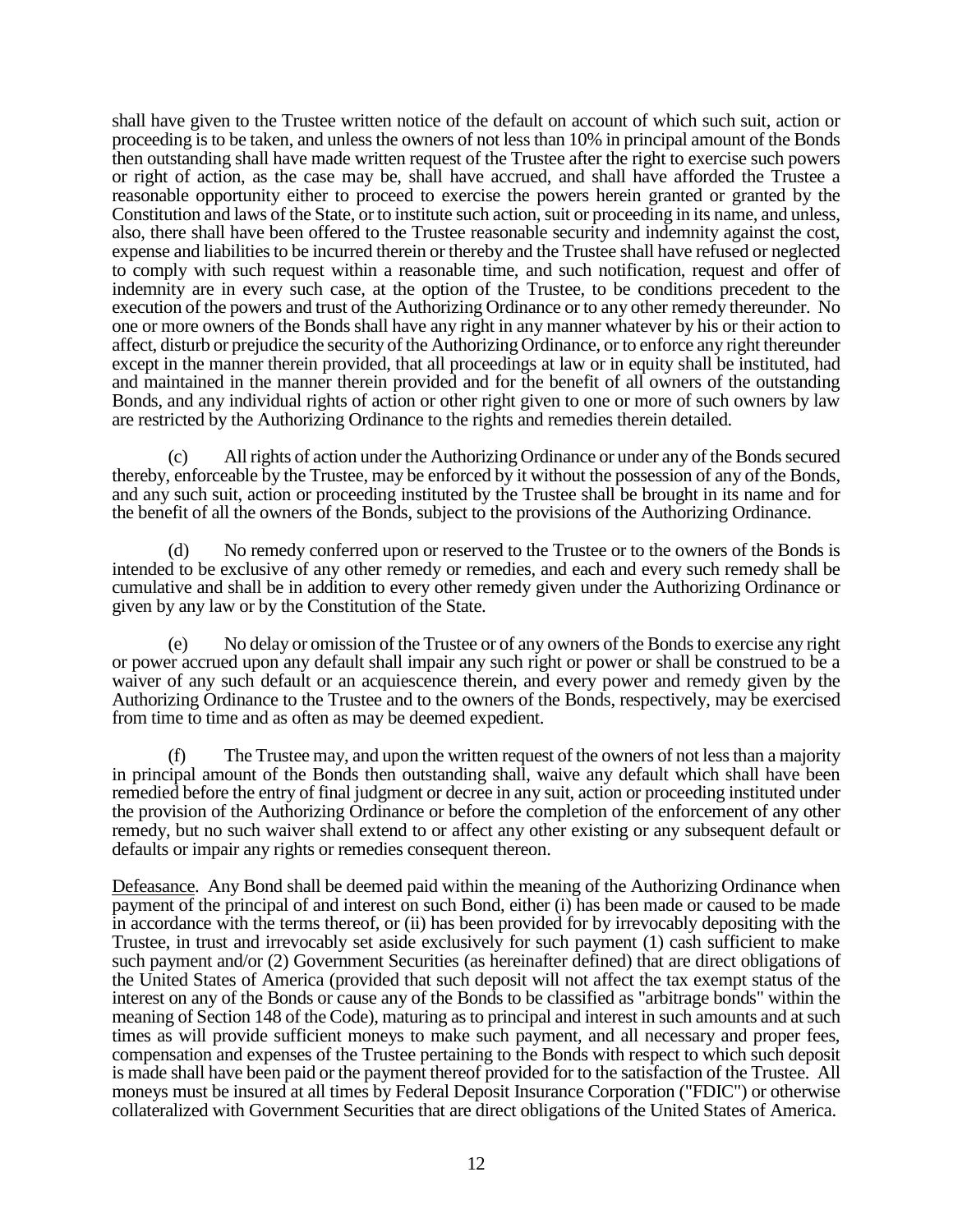On the payment of any Bonds within the meaning of the Authorizing Ordinance, the Trustee will hold in trust, for the benefit of the owners of such Bonds, all such moneys and/or Government Securities.

When all the Bonds shall have been paid within the meaning of the Authorizing Ordinance and if the Trustee has been paid its fees and expenses, the Trustee will take all appropriate action to cause (i) the pledge and lien of the Authorizing Ordinance to be discharged and cancelled, and (ii) all moneys held by it pursuant to the Authorizing Ordinance and which are not required for the payment of such Bonds to be paid over or delivered to or at the direction of the City. In determining the sufficiency of the deposit of Government Securities there will be considered the principal amount of such Government Securities and interest to be earned thereon until the maturity of such Government Securities.

Amendment of Authorizing Ordinance. The Authorizing Ordinance provides that it shall constitute a binding contract between the City and the registered owners of the outstanding Bonds and no variation or change shall be made while any of the Bonds are outstanding, except as provided below.

The Trustee may consent to any variation or change in the Authorizing Ordinance that the Trustee determines is not to the material prejudice of the owners of the Bonds or to cure any ambiguity, defect or omission in the Authorizing Ordinance or any amendment thereto without the consent of the owners of the Bonds then outstanding.

The owners of not less than 75% in aggregate principal amount of the Bonds then outstanding shall have the right, from time to time, to consent to and approve the adoption by the City of such ordinance supplemental to the Authorizing Ordinance as shall be necessary or desirable for the purpose of modifying, altering, amending, adding to or rescinding in any particular, any of the terms or provisions contained in the Authorizing Ordinance or in any supplemental ordinance, except that there shall not be permitted (a) an extension of the maturity of the principal of or the interest on any Bond, or (b) a reduction in the principal amount of any Bond or the rate of interest thereon, or (c) the creation of a lien upon or a pledge superior to the lien and pledge created by the Authorizing Ordinance, or (d) the creation of a privilege of priority of any Bond or Bonds over any other Bond or Bonds, or (e) a reduction in the aggregate principal amount of the Bonds required for consent to such supplemental ordinance.

The Trustee. The Trustee shall undertake to perform such duties and only such duties as are specifically set out in the Authorizing Ordinance. In case an event of default has occurred (which has not been cured or waived) the Trustee shall exercise such of the rights and powers vested in it by the Authorizing Ordinance and use the same degree of care and skill in their exercise, as a reasonable and prudent person would exercise or use under the circumstances in the conduct of his or her own affairs. The recitals in the Authorizing Ordinance and in the Bonds are the recitals of the City and not of the Trustee. The Trustee shall not be required to take any action unless it shall have been requested to do so in writing by the owners of not less than 10% in principal amount of Bonds then outstanding and shall have been offered reasonable security and indemnity against the costs, expenses and liabilities to be incurred therein or thereby. The Trustee may resign at any time by 60 days' notice in writing to the City and the owners of the Bonds. The majority in principal amount of the owners of the outstanding Bonds or the City, so long as it is not in default under the Authorizing Ordinance, may at any time, with or without cause, remove the Trustee. In the event of a vacancy in the office of Trustee either by resignation or by removal, the City shall forthwith designate a new Trustee. The Trustee and any successor Trustee shall file a written acceptance and agreement to execute the trusts and duties imposed upon it by the Authorizing Ordinance, but only upon the terms and conditions set forth in the Authorizing Ordinance and subject to the provisions of the Authorizing Ordinance, to all of which the respective owners of the Bonds agree. Such written acceptance shall be filed with the City and a copy thereof shall be placed in the bond transcript. Any successor Trustee shall have all the powers herein granted to the original Trustee.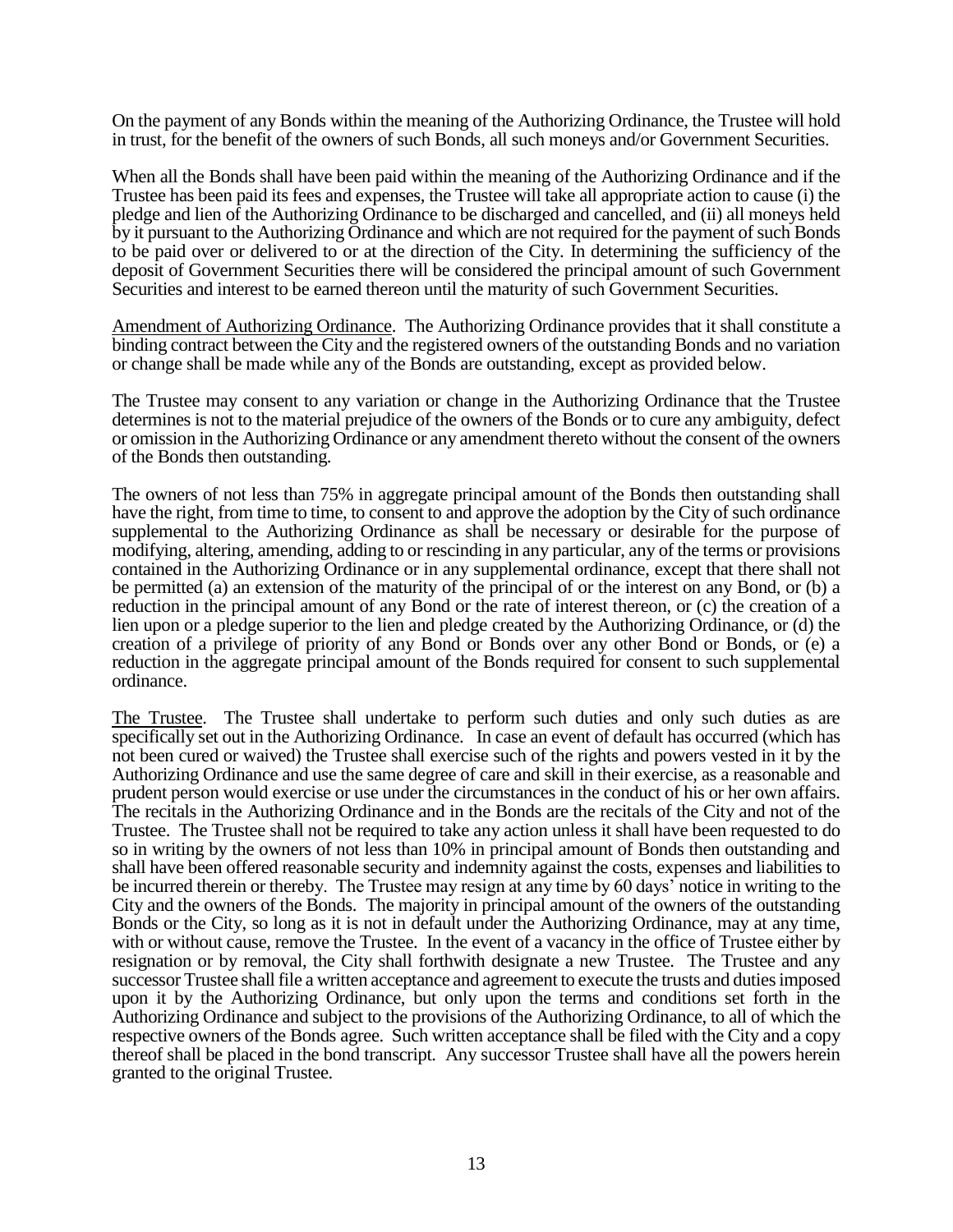Investments. (a) Moneys held for the credit of the Bond Fund and the Franchise Fee Fund shall be continuously invested and reinvested by the Trustee, at the direction of the City or in the discretion of the Trustee in the absence of such direction, in Permitted Investments (as hereinafter defined), all of which shall mature, or which shall be subject to redemption by the holder thereof, at the option of such holder, not later than the payment date for interest or principal and interest in the case of other Bond Fund moneys.

(b) Obligations so purchased as an investment of moneys in any fund shall be deemed at all times to be a part of such fund and the interest accruing thereon and any profit realized from such investments shall be credited to such fund, and any loss resulting from such investment shall be charged to such fund.

(c) "Permitted Investments" are defined as (i) direct or fully guaranteed obligations of the United States of America ("Government Securities"), (ii) direct obligations of an agency, instrumentality or government-sponsored enterprise created by an act of the United States Congress and authorized to issue securities or evidences of indebtedness, regardless of whether the securities or evidences of indebtedness are guaranteed for repayment by the United States Government, (iii) certificates of deposit or demand deposits of banks, including the Trustee, which are insured by the FDIC or, if in excess of insurance coverage, collateralized by Government Securities or other securities authorized by State law to secure public funds or (iv) money market funds invested exclusively in Government Securities and the obligations described in (ii) above.

Nonarbitrage. The City covenants that it shall not take any action or suffer or permit any action to be taken or condition to exist which causes or may cause the interest payable on the Bonds to be subject to federal income taxation. Without limiting the generality of the foregoing, the City covenants that no moneys held in any fund in connection with the Bonds will be used directly or indirectly in such manner as to cause the Bonds to be treated as "arbitrage bonds" within the meaning of Section 148 of the Code.

### **CONTINUING DISCLOSURE AGREEMENT**

In the past five years, the City has been a party to certain continuing disclosure agreements in connection with its outstanding bonds. Such agreements require the City to file annual reports with the Municipal Securities Rulemaking Board on its Electronic Municipal Market Access system ("EMMA") within the time periods set forth in the agreements. The following summarizes a nonexhaustive discussion of the City's compliance with its continuing disclosure obligations over the past five years.

As part of its annual reports, the City has been obligated to file on EMMA certain statistical information concerning the City, as appropriate for the type of bonds issued (e.g., sales and use tax bonds, property tax bonds, or revenue bonds secured by the City's franchise fees). During the past five years, all statistical information required by the continuing disclosure agreements was filed in a timely manner.

Also as part of its annual reports, the City has been obligated to file on EMMA audited financial statements of the City. If the audited financial statements were not available at the time the annual report was due, the City was obligated to file such audited financial statements within a certain amount of time after becoming available.

The audited financial statements of the City for the fiscal years ended December 31, 2016 through December 31, 2019 were filed in a timely manner. The audited financial statements of the City for the fiscal year ended December 31, 2020 were filed 18 days late.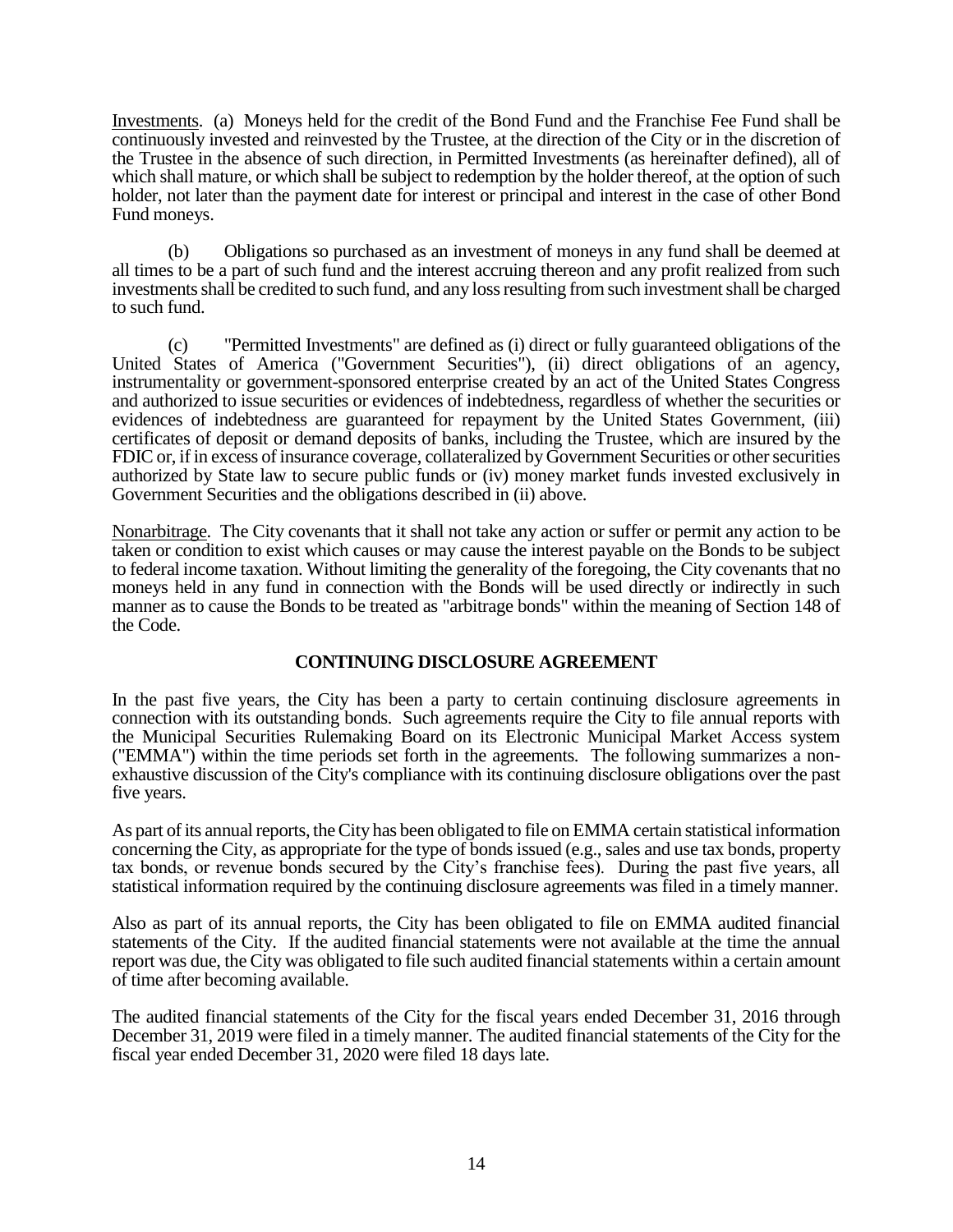The continuing disclosure agreements also obligated the City to file a notice of the occurrence of any event listed in Securities and Exchange Commission Rule 15c2-12(b)(5). All required notices were timely filed.

Set forth below is a summary of certain portions of the Continuing Disclosure Agreement. This summary does not purport to be comprehensive and reference is made to the full text of the Continuing Disclosure Agreement for a complete description of the provisions.

Purpose of the Continuing Disclosure Agreement. The Continuing Disclosure Agreement is executed and delivered by the City and the Trustee for the benefit of the Beneficial Owners of the Bonds and in order to assist the Underwriter in complying with the Securities and Exchange Commission, Rule  $15c2-12(b)(5)$ .

Definitions. In addition to the definitions set forth in this Official Statement, the following capitalized terms shall have the following meanings:

"Annual Report" shall mean any Annual Report provided by the City pursuant to, and as described in, the Continuing Disclosure Agreement.

"Beneficial Owner" of a Bond shall mean any person who has or shares the power, directly or indirectly, to make investment decisions concerning ownership of any Bonds (including persons holding Bonds through nominees, depositories or other intermediaries).

"Dissemination Agent" shall mean the Trustee, acting in its capacity as Dissemination Agent, or any successor Dissemination Agent designated in writing by the City and which has filed with the Trustee a written acceptance of such designation.

"EMMA" shall mean the Electronic Municipal Market Access system as described in 1934 Act Release No. 59062 and maintained by the MSRB for purposes of the Rule.

"Financial Obligation" shall mean a

(A) Debt obligation;

(B) Derivative instrument entered into in connection with, or pledged as security or a source of payment for, an existing or planned debt obligation; or

 $(C)$  Guarantee of obligations described in  $(A)$  or  $(B)$ .

The term Financial Obligation shall not include municipal securities as to which a final official statement has been provided to the MSRB consistent with the Rule.

"Listed Events" shall mean any of the events listed hereunder.

"MSRB" shall mean the Municipal Securities Rulemaking Board.

"Rule" shall mean Rule 15c2-12(b)(5) adopted by the Securities and Exchange Commission under the Securities Exchange Act of 1934, as the same may be amended from time to time.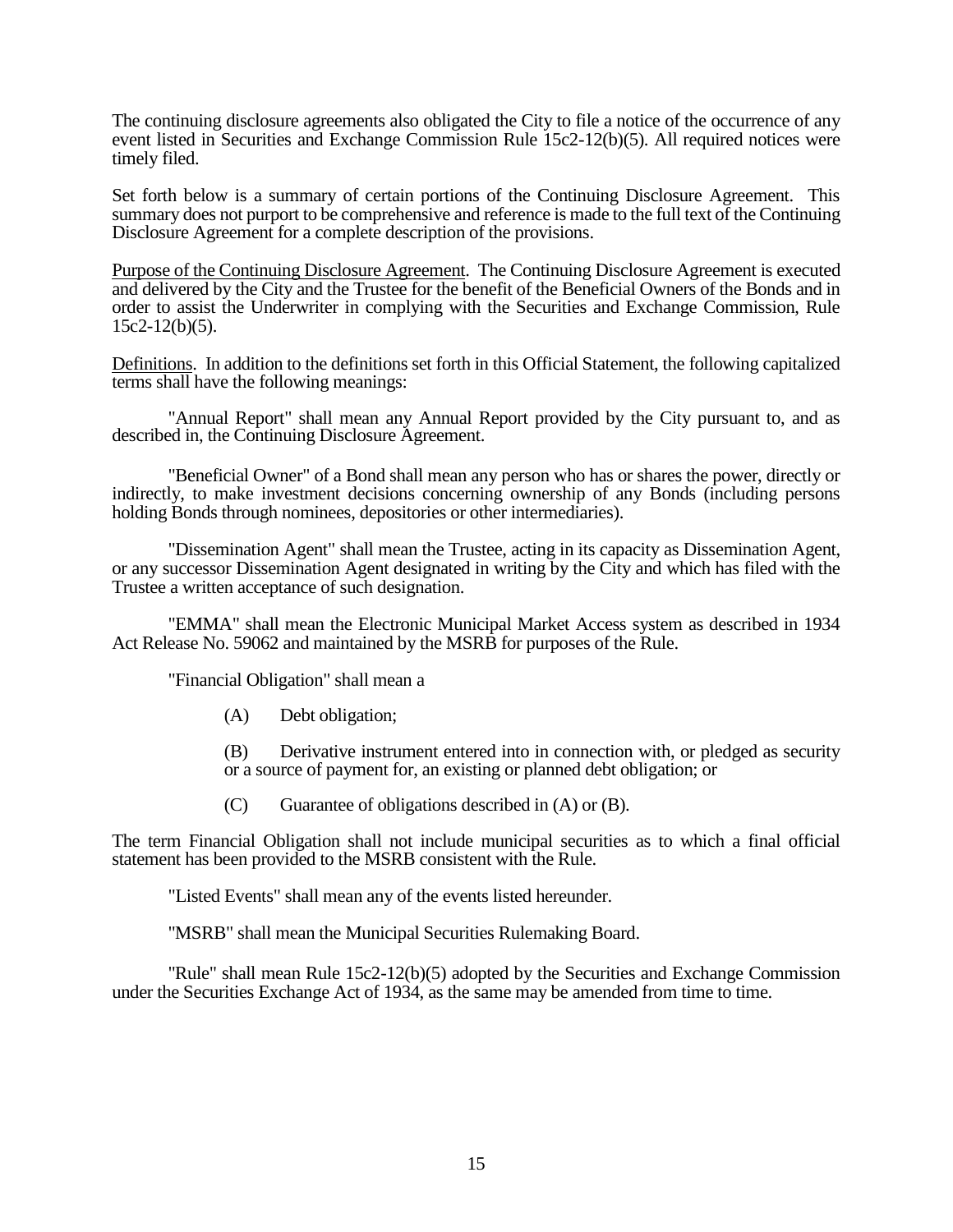Provision of Annual Report. (a) The City shall, or cause the Dissemination Agent to, not later than one hundred eighty (180) days after the end of the City's fiscal year (presently December 31), commencing with the report after the end of the 2021 fiscal year, provide to the MSRB, through its continuing disclosure service portal provided through EMMA at http://www.emma.msrb.org or any similar system acceptable to the Securities and Exchange Commission, an Annual Report which is consistent with the requirements of the Continuing Disclosure Agreement. The Annual Report shall be in electronic format as prescribed by the MSRB and shall be accompanied by identifying information as prescribed by the MSRB. The Annual Report may be submitted as a single document or as separate documents comprising a package and may cross-reference other information as provided in the Continuing Disclosure Agreement; provided that the audited financial statements of the City may be submitted separately from the balance of the Annual Report and later than the date required above for the filing of the Annual Report if they are not available by that date, but, in such event, such audited financial statements shall be submitted within thirty (30) days after receipt thereof by the City. If the City's fiscal year changes, it shall give notice of such change in the manner as for a Listed Event.

(b) No later than fifteen (15) days prior to the date specified in subsection (a) for providing the Annual Report to the MSRB, the City shall provide the Annual Report to the Dissemination Agent and the Trustee (if the Trustee is not the Dissemination Agent). If by such date, the Trustee has not received a copy of the Annual Report, the Trustee shall contact the City and the Dissemination Agent to determine if the City is in compliance with the first sentence of this subsection (b).

(c) If the Trustee is unable to verify that an Annual Report (containing the information in (a)(1) under Content of Annual Reports, below) has been provided to the MSRB by the date required in subsection (a), the Trustee shall send a notice to the MSRB.

Content of Annual Reports. (a) The City's Annual Report shall contain or incorporate by reference the following:

1. Information of the type set forth in this Official Statement under the caption **FINANCIAL INFORMATION**.

2. The annual financial statements of the general fund of the City prepared using accounting practices prescribed by Arkansas Code Annotated Section 10-4-412, as it may be amended from time to time, or successor statute and which shall be audited by the Legislative Auditing Committee or an independent certified public accountant.

(b) Any or all of the items listed in (a) above may be incorporated by reference from other documents, including official statements of debt issues of the City or related public entities, which have been filed with the MSRB's website or submitted to the Securities and Exchange Commission. If the document incorporated by reference is a final official statement, it must be available from the MSRB. The City shall clearly identify each such other document so incorporated by reference.

Reporting of Listed Events. (a) This caption describes the giving of notices of the occurrence of any of the following events:

- 1. Principal and interest payment delinquencies.
- 2. Non-payment related defaults, if material.
- 3. Unscheduled draws on debt service reserves reflecting financial difficulties.
- 4. Unscheduled draws on credit enhancements reflecting financial difficulties.
- 5. Substitution of credit or liquidity providers, or their failure to perform.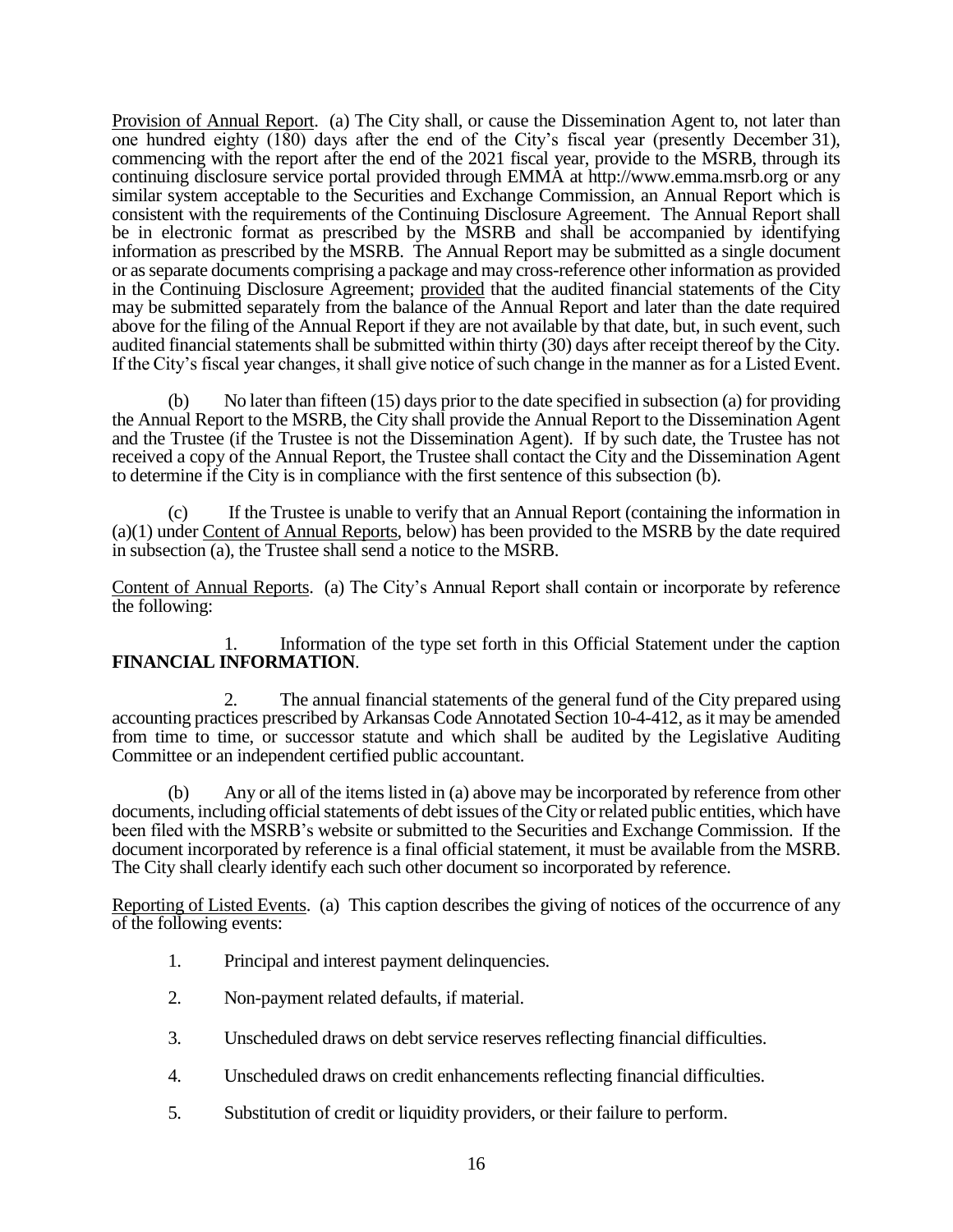- 6. Adverse tax opinions, the issuance by the Internal Revenue Service of proposed or final determinations of taxability, Notices of Proposed Issue (IRS Form 5701-TEB) or other material notices or determinations with respect to the tax status of the security, or other material events affecting the tax-exempt status of the security.
- 7. Modifications to rights of security holders, if material.
- 8. Bond calls (excluding mandatory sinking fund redemptions), if material.
- 9. Defeasances and tender offers.
- 10. Release, substitution, or sale of property securing repayment of the securities, if material.
- 11. Rating changes.
- 12. Bankruptcy, insolvency, receivership or similar event of the City.
- 13. The consummation of a merger, consolidation or acquisition involving the City or the sale of all or substantially all of the assets of the City, other than in the ordinary course of business, the entry into a definitive agreement to undertake such action or the termination of a definitive agreement relating to any such actions, other than pursuant to its terms, if material.
- 14. Appointment of a successor or additional trustee or the change of name of a trustee, if material.
- 15. Incurrence of a Financial Obligation of the obligated person, if material, or agreement to covenants, events of default, remedies, priority rights, or other similar terms of a Financial Obligation of the obligated person, any of which affect security holders, if material.
- 16. Default, event of acceleration, termination event, modification of terms, or other similar events under the terms of a Financial Obligation of the obligated person, any of which reflect financial difficulties.

(b) After the occurrence of a Listed Event (excluding a Listed Event described in (a)(8) above), the City shall promptly notify the Dissemination Agent (if other than the City) in writing. Such notice shall instruct the Dissemination Agent to report the occurrence.

(c) After the occurrence a Listed Event (excluding a Listed Event described in (a)(8) above), the City shall file, a timely manner not in excess of ten  $(10)$  business days after the occurrence of such Listed Event, a notice of such occurrence with the Trustee, the Dissemination Agent (if other than the City) and the MSRB, through its continuing disclosure service portal provided through EMMA at http://www.emma.msrb.org or any other similar system that is acceptable to the Securities and Exchange Commission. Each notice of the occurrence of a Listed Event shall be captioned "Notice of Listed Event" and shall be filed in electronic format as prescribed by the MSRB and shall be accompanied by identifying information as prescribed by the MSRB. In the event of a Listed Event described in (a)(8) above, the Trustee shall make the filing in a timely manner not in excess of ten (10) business days after the occurrence of such Listed Event.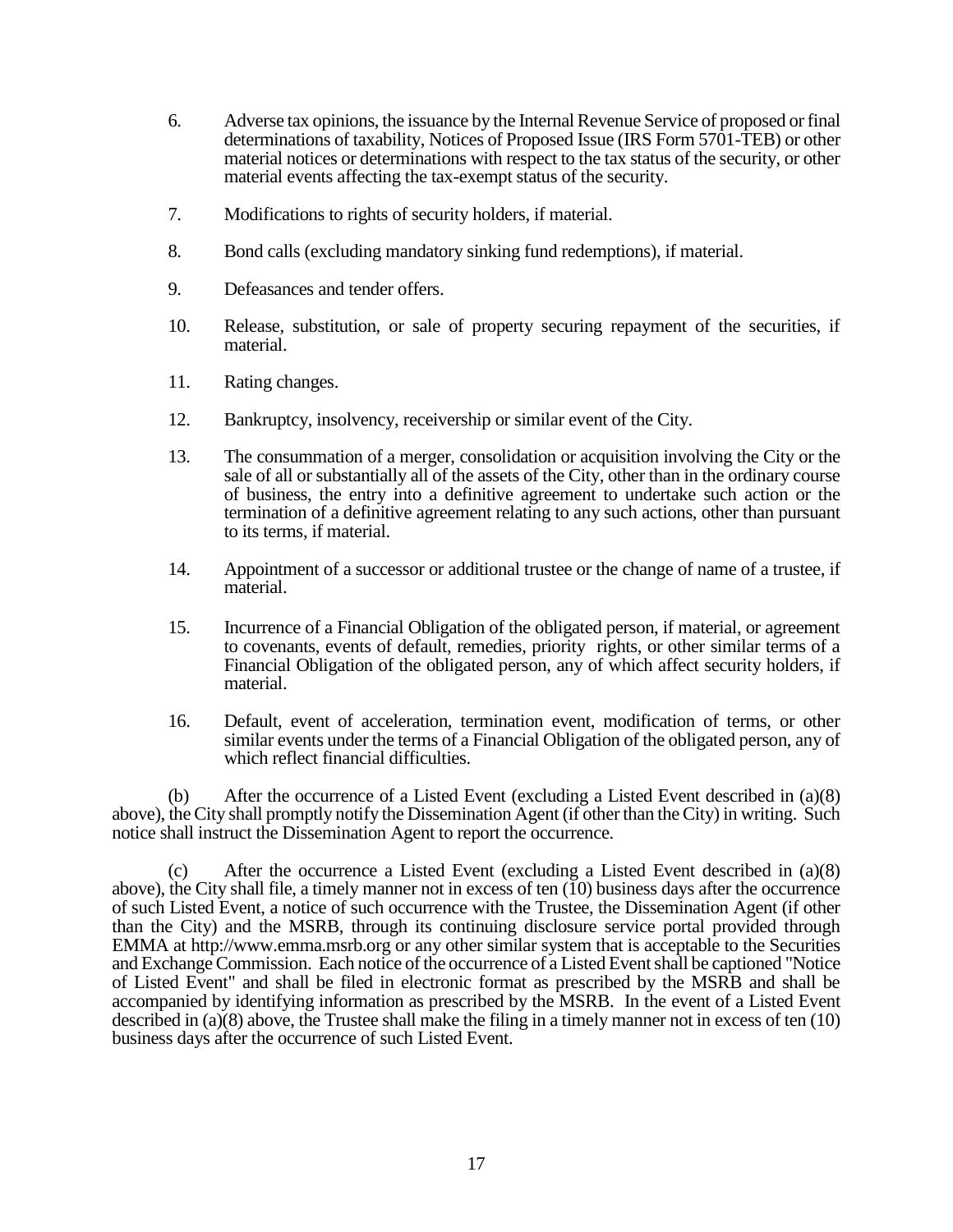Termination of Reporting Obligation. The City's obligations under the Continuing Disclosure Agreement shall terminate upon the defeasance, prior redemption or payment in full of all the Bonds.

Dissemination Agent. The City may, from time to time, appoint or engage a Dissemination Agent to assist it in carrying out its obligations under the Continuing Disclosure Agreement, and may discharge any such Agent, with or without appointing a successor Dissemination Agent. The Dissemination Agent shall not be responsible in any manner for the content of any notice or report prepared by the City pursuant to the Continuing Disclosure Agreement. If at any time there is not any other designated Dissemination Agent, the Trustee shall be the Dissemination Agent. The initial Dissemination Agent shall be the Trustee.

Amendment; Waiver. Notwithstanding any other provision of the Continuing Disclosure Agreement, the City and the Trustee may amend the Continuing Disclosure Agreement, and any provisions of the Continuing Disclosure Agreement may be waived, provided that the following conditions are satisfied:

(a) If the amendment or waiver relates to the requirements for providing an Annual Report, to the contents of the Annual Report or the reporting of Listed Events, it may only be made in connection with a change in circumstances that arises from a change in legal requirements, change in law, or change in the identity, nature or status of an obligated person with respect to the Bonds, or the type of business conducted;

(b) The undertaking, as amended or taking into account such waiver, would, in the opinion of nationally recognized bond counsel, have complied with the requirements of the Rule at the time of the original issuance of the Bonds, after taking into account any amendments or interpretations of the Rule, as well as any change in circumstances; and

(c) The amendment or waiver either (i) is approved by the Beneficial Owners of the Bonds in the same manner as provided in the Authorizing Ordinance for amendments to the Authorizing Ordinance with the consent of Beneficial Owners, or (ii) does not, in the opinion of the Trustee, materially impair the interests of the Beneficial Owners of the Bonds.

In the event of any amendment or waiver of a provision of the Continuing Disclosure Agreement, the City shall describe such amendment in the next Annual Report, and shall include, as applicable, a narrative explanation of the reason of the amendment or waiver and its impact on the type (or in the case of a change of accounting principles, on the presentation) of financial information or operating data being presented by the City. In addition, if the amendment relates to the accounting principles to be followed in preparing financial statements, (i) notice of such change shall be given in the same manner as for a Listed Event, and (ii) the Annual Report for the year in which the change is made should present a comparison (in narrative form and also, if feasible, in quantitative form) between the financial statements as prepared on the basis of the new accounting principles and those prepared on the basis of the former accounting principles.

Additional Information. Nothing in the Continuing Disclosure Agreement shall be deemed to prevent the City from disseminating any other information, using the means of dissemination set forth in the Continuing Disclosure Agreement or any other means of communication, or including any other information in any Annual Report or notice of occurrence of a Listed Event, in addition to that which is required by the Continuing Disclosure Agreement. If the City chooses to include any information in any Annual Report or notice of occurrence of a Listed Event in addition to that which is specifically required by the Continuing Disclosure Agreement, the City shall have no obligation under the Continuing Disclosure Agreement to update such information or include it in any future Annual Report or notice of occurrence of a Listed Event.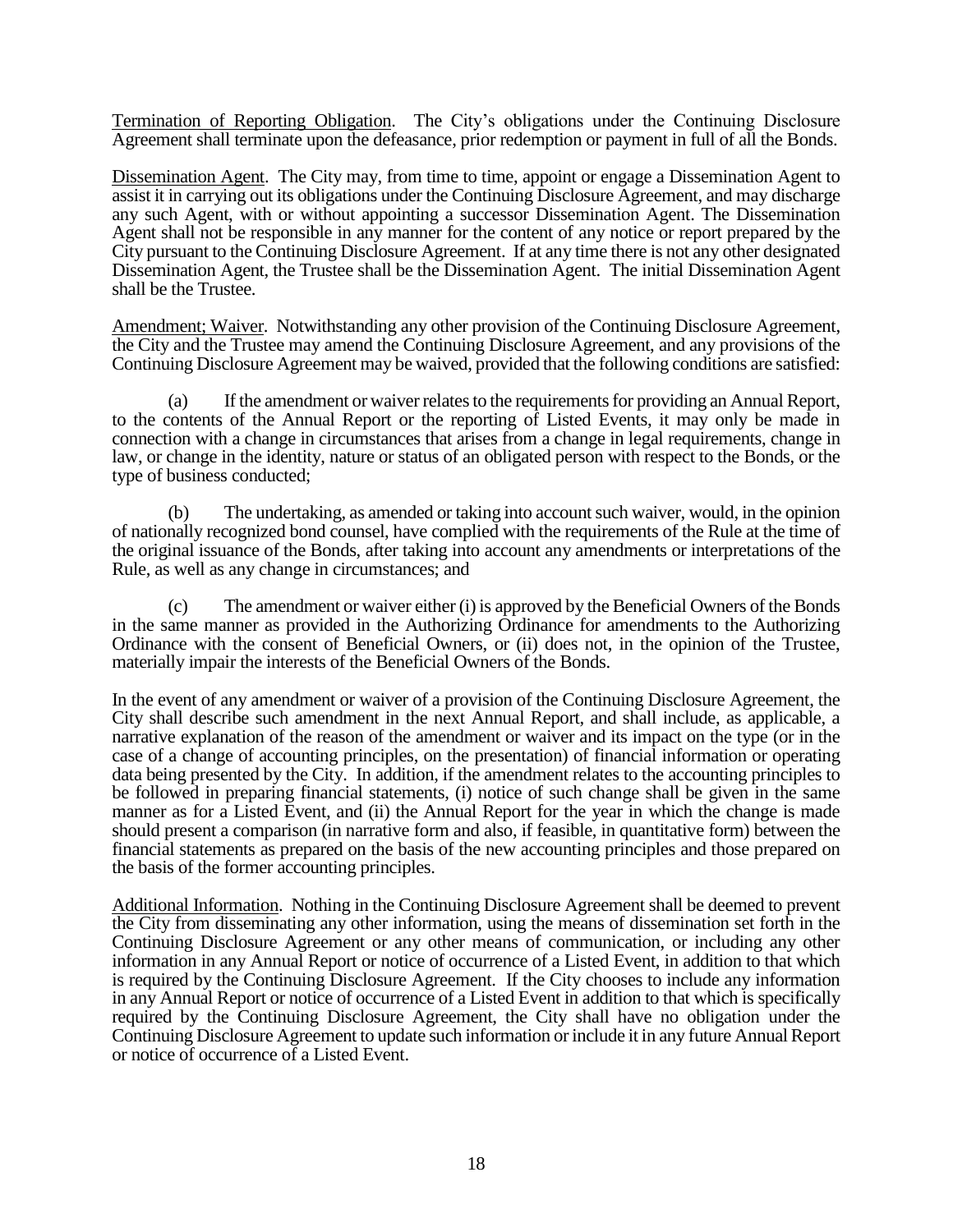Default. In the event of a failure of the City or the Trustee to comply with any provision of the Continuing Disclosure Agreement, the Trustee, the City or any Beneficial Owner may (and the Trustee, at the request of the Underwriter or the Beneficial Owners of at least 25% aggregate principal amount of outstanding Bonds, shall) take such actions as may be necessary and appropriate, including seeking mandamus or specific performance by court order, to cause the City or the Trustee, as the case may be, to comply with its obligations under the Continuing Disclosure Agreement. A default under the Continuing Disclosure Agreement shall not be deemed a default under the Authorizing Ordinance, and the sole remedy under the Continuing Disclosure Agreement in the event of any failure of the City or the Trustee to comply with the Continuing Disclosure Agreement shall be an action to compel performance.

Duties of Trustee and Dissemination Agent and Right of Indemnity. The Dissemination Agent (if other than the Trustee) and the Trustee in its capacity as Dissemination Agent shall have only such duties as are specifically set forth in the Continuing Disclosure Agreement, and the City agrees to indemnify and save the Dissemination Agent and the Trustee, their officers, directors, employees and agents, harmless against any loss, expense and liabilities which they may incur arising out of or in the exercise or performance of their powers and duties hereunder, including the costs and expenses (including attorney's fees) of defending against any claim of liability, but excluding liabilities due to the Dissemination Agent's or the Trustee's gross negligence or willful misconduct.

Beneficiaries. The Continuing Disclosure Agreement shall inure solely to the benefit of the City, the Trustee, the Dissemination Agent, the Underwriter and the Beneficial Owners and shall create no rights in any other person or entity.

#### **FINANCIAL INFORMATION**

The audited financial statements of the City's general fund for the fiscal year ended December 31, 2020 are available on the internet at http://www.arklegaudit.gov/ or by contacting the State of Arkansas Legislative Joint Auditing Committee, Division of Legislative Audit, 172 State Capitol, Little Rock, Arkansas 72201-1099.

The Pledged Revenues pledged to the payment of the Bonds consist of franchise fees imposed by the City for products and services furnished or rendered by various public utilities within the City's corporate limits for the permission to occupy the streets, highways or other public places within the City. The maximum amount of the franchise fee that may be charged is the greater of 4.25% or the amount in effect on January 1, 1997, unless agreed to by the affected utility or approved by the voters of the City. The City charges a franchise fee based upon the gross revenues received by the public utility during the preceding calendar year from residential and commercial customers in the City as follows:

| <b>Public Utility</b>     | <b>Charge Levy</b> | Payable   |
|---------------------------|--------------------|-----------|
| <b>Centerpoint Energy</b> | 4.25%              | Monthly   |
| AT&T                      | $4.25\%^{(1)}$     | Quarterly |
| Entergy                   | 4.25%              | Quarterly |
| C & L Electric            | 4.25%              | Quarterly |
| <b>Liberty Utilities</b>  | 4.25%              | Quarterly |
| Pine Bluff Cable TV       | 5.00%              | Quarterly |
|                           |                    |           |

 $^{(1)}$ AT&T pays the greater of 4.25% or \$262,000 per year.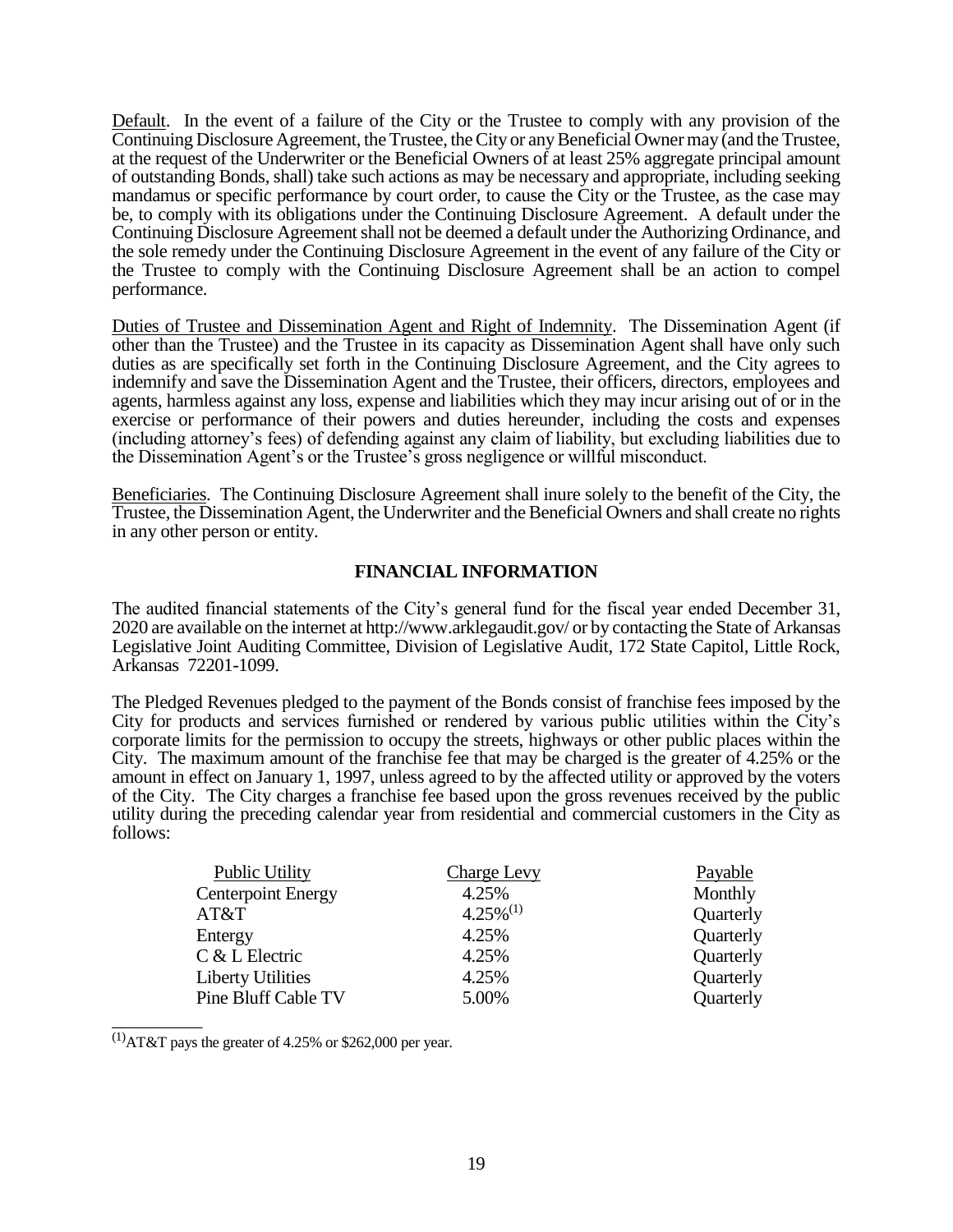Set forth below is a table showing the Pledged Revenues received for the past five years from each public utility:

|                           | 2016        | 2017        | 2018        | 2019        | 2020        |
|---------------------------|-------------|-------------|-------------|-------------|-------------|
| <b>Centerpoint Energy</b> | \$391,301   | \$435,152   | \$518,297   | \$482,909   | \$448,771   |
| AT&T                      | 262,000     | 262,000     | 262,000     | 196,500     | 262,000     |
| Entergy                   | 1,710,529   | 1,649,033   | 1,568,888   | 1,612,859   | 1,624,150   |
| <b>Liberty Utilities</b>  | 359,351     | 368,874     | 359,166     | 343,945     | 349,937     |
| Pine Bluff Cable TV       | 209,007     | 197,123     | 168,246     | 159,165     | 141,946     |
| $C & L$ Electric          | 8,605       | 14,759      | 15,952      | 14,846      | 14,517      |
| Total                     | \$2,940,793 | \$2,926,941 | \$2,892,549 | \$2,810,224 | \$2,841,321 |

#### **DEBT SERVICE COVERAGE**

The following table shows the net revenues available for debt service based upon Pledged Revenues collected in fiscal year 2020, the amount of maximum annual debt service for the Bonds and the Parity Bond, and the extent to which debt service on the Bonds and the Parity Bond is covered by such funds:

| Pledged Revenues Available for Debt Service <sup>(A)</sup>                           | \$2,841,321 |
|--------------------------------------------------------------------------------------|-------------|
| Maximum Annual Debt Service Requirements for<br>Bonds and Parity Bond <sup>(B)</sup> | 629,401     |
| Debt Service Coverage (A/B)                                                          | 4.51x       |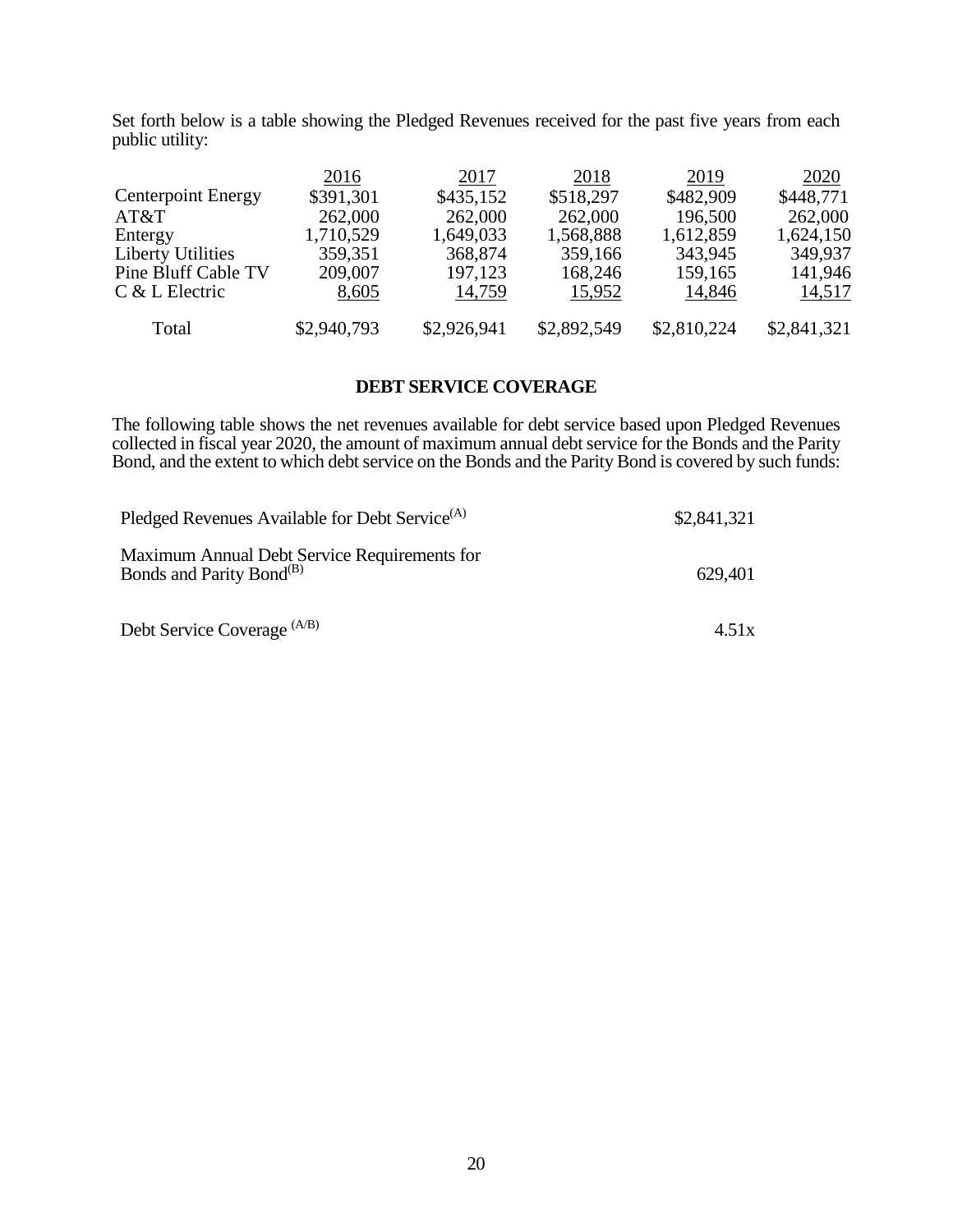# **DEBT SERVICE REQUIREMENTS**

Set forth below are the debt service requirements for the Bonds for each calendar year:

| Year   | Principal    | Interest        | Total           |
|--------|--------------|-----------------|-----------------|
| 2022   | \$<br>30,000 | \$<br>67,885.53 | \$<br>97,885.53 |
| 2023   | 125,000      | 79,162.52       | 204,162.52      |
| 2024   | 130,000      | 76,612.52       | 206,612.52      |
| 2025   | 135,000      | 73,962.52       | 208,962.52      |
| 2026   | 140,000      | 71,212.52       | 211,212.52      |
| 2027   | 140,000      | 68,412.52       | 208,412.52      |
| 2028   | 145,000      | 65,562.52       | 210,562.52      |
| 2029   | 150,000      | 62,612.52       | 212,612.52      |
| 2030   | 155,000      | 59,562.52       | 214,562.52      |
| 2031   | 150,000      | 56,512.52       | 206,512.52      |
| 2032   | 155,000      | 53,268.77       | 208,268.77      |
| 2033   | 155,000      | 49,781.27       | 204,781.27      |
| 2034   | 165,000      | 46,181.27       | 211,181.27      |
| 2035   | 170,000      | 42,412.52       | 212,412.52      |
| 2036   | 170,000      | 38,587.52       | 208,587.52      |
| 2037   | 170,000      | 34,656.26       | 204,656.26      |
| 2038   | 180,000      | 30,500.00       | 210,500.00      |
| 2039   | 155,000      | 26,521.88       | 181,521.88      |
| 2040   | 130,000      | 23,137.51       | 153,137.51      |
| 2041   | 130,000      | 20,050.01       | 150,050.01      |
| 2042   | 135,000      | 16,734.38       | 151,734.38      |
| 2043   | 135,000      | 13,190.63       | 148,190.63      |
| 2044   | 140,000      | 9,581.26        | 149,581.26      |
| 2045   | 145,000      | 5,840.63        | 150,840.63      |
| 2046   | 150,000      | 1,968.75        | 151,968.75      |
| Totals | \$3,585,000  | \$1,093,910.87  | \$4,678,910.87  |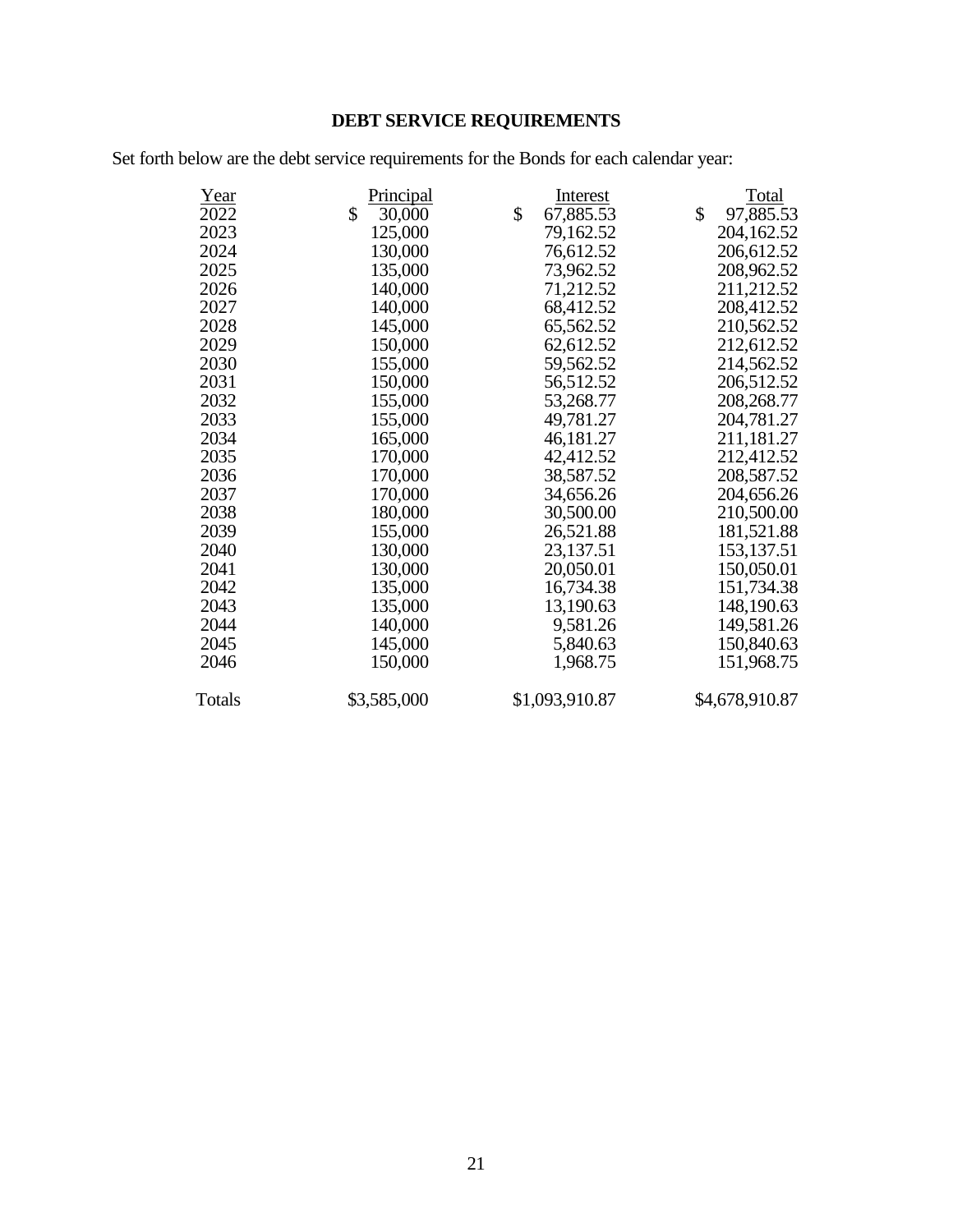Set forth below are the debt service requirements for the Parity Bond and the Bonds for each calendar year:

|               | Parity Bond    | <b>Bond</b>     |                  |
|---------------|----------------|-----------------|------------------|
| Year          | Debt Service   | Debt Service    | <b>Total</b>     |
| 2022          | \$415,966.55   | \$<br>97,885.53 | \$<br>513,852.08 |
| 2023          | 415,838.79     | 204,162.52      | 620,001.31       |
| 2024          | 415,707.44     | 206,612.52      | 622,319.96       |
| 2025          | 415,572.44     | 208,962.52      | 624,534.96       |
| 2026          | 415,433.68     | 211,212.52      | 626,646.20       |
| 2027          | 415,291.03     | 208,412.52      | 623,703.55       |
| 2028          | 415,144.41     | 210,562.52      | 625,706.93       |
| 2029          | 414,993.71     | 212,612.52      | 627,606.23       |
| 2030          | 414,838.79     | 214,562.52      | 629,401.31       |
| 2031          |                | 206,512.52      | 206,512.52       |
| 2032          |                | 208,268.77      | 208,268.77       |
| 2033          |                | 204,781.27      | 204,781.27       |
| 2034          |                | 211,181.27      | 211,181.27       |
| 2035          |                | 212,412.52      | 212,412.52       |
| 2036          |                | 208,587.52      | 208,587.52       |
| 2037          |                | 204,656.26      | 204,656.26       |
| 2038          |                | 210,500.00      | 210,500.00       |
| 2039          |                | 181,521.88      | 181,521.88       |
| 2040          |                | 153, 137.51     | 153, 137.51      |
| 2041          |                | 150,050.01      | 150,050.01       |
| 2042          |                | 151,734.38      | 151,734.38       |
| 2043          |                | 148,190.63      | 148,190.63       |
| 2044          |                | 149,581.26      | 149,581.26       |
| 2045          |                | 150,840.63      | 150,840.63       |
| 2046          |                | 151,968.75      | 151,968.75       |
| <b>Totals</b> | \$3,738,786.84 | \$4,678,910.87  | \$8,417,697.71   |

#### **LEGAL MATTERS**

Legal Proceedings. There is no litigation pending seeking to restrain or enjoin the issuance or delivery of the Bonds, or questioning or affecting the legality of Bonds or the Pledged Revenues of the proceedings and authority under which the Bonds are to be issued, or questioning the right of the City to adopt the Authorizing Ordinance or to issue the Bonds.

Legal Opinions. Legal matters incident to the authorization and issuance of the Bonds are subject to the unqualified approving opinion of Friday, Eldredge & Clark, LLP, Little Rock, Arkansas, Bond Counsel.

Tax Exemption. In the opinion of Friday, Eldredge & Clark, LLP, Bond Counsel, under existing law the interest on the Bonds is exempt from all Arkansas state, county and municipal taxes.

In the opinion of Bond Counsel, interest on the Bonds under existing law is excludable from gross income for federal income tax purposes and is not an item of tax preference for purposes of the federal alternative minimum tax. The opinions set forth in the preceding sentence are subject to the condition that the City comply with all requirements of the Code that must be satisfied subsequent to the issuance of the Bonds in order that interest thereon be (or continue to be) excluded from gross income for federal income tax purposes. These requirements generally relate to arbitrage, the use of the proceeds of the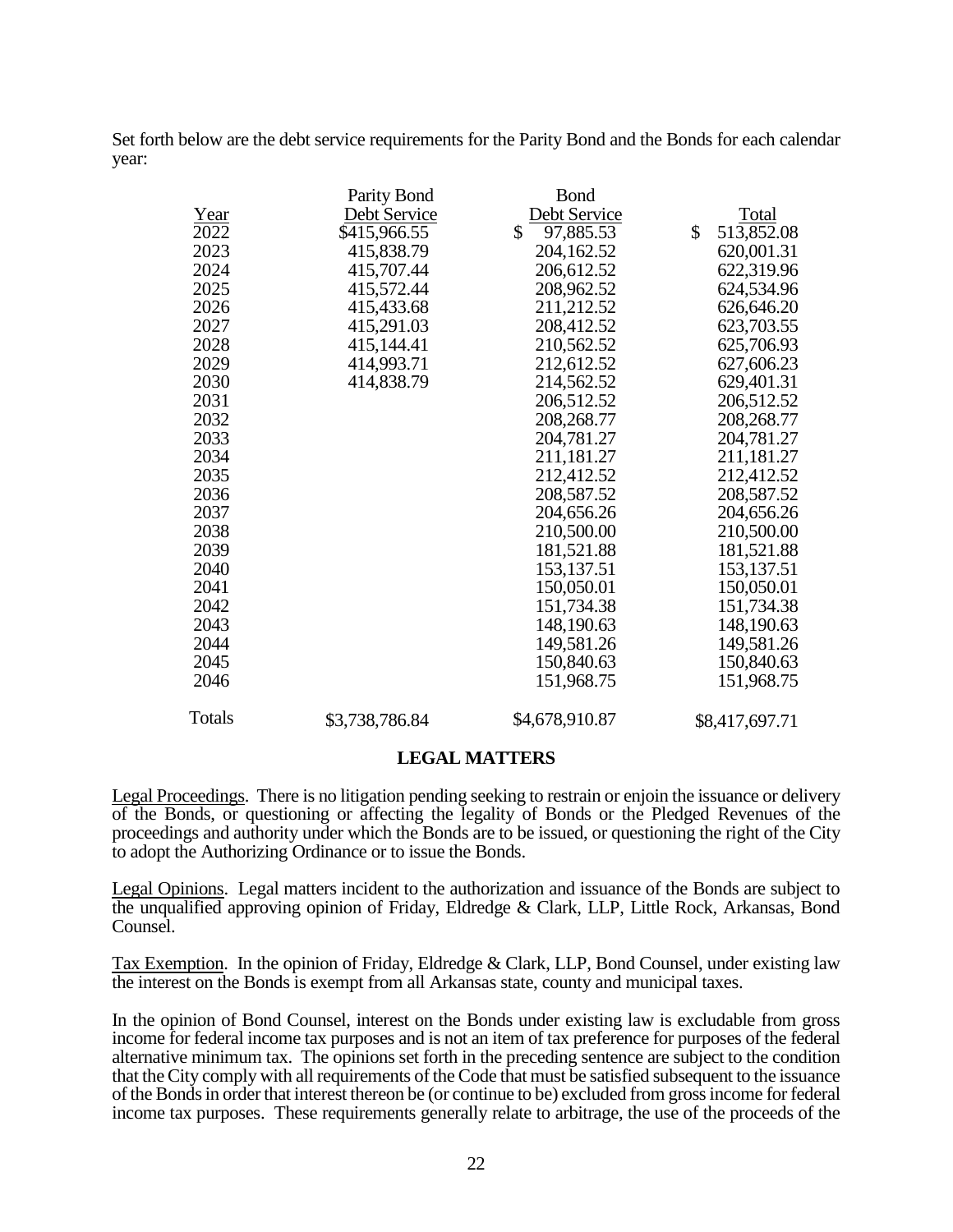Bonds and the facilities refinanced by the Bonds. Failure to comply with certain of such requirements could cause the interest on the Bonds to be so included in gross income retroactive to the date of issuance of the Bonds. The City has covenanted to comply with all such requirements in the Authorizing Ordinance.

Prospective purchasers of the Bonds should be aware that (i) with respect to insurance companies subject to the tax imposed by Section 831 of the Code, Section 832(b)(5)(B)(i) reduces the deduction for loss reserves by 15 percent of the sum of certain items, including interest on the Bonds, (ii) interest on the Bonds earned by certain foreign corporations doing business in the United States could be subject to a branch profits tax imposed by Section 884 of the Code, (iii) passive investment income including interest on the Bonds, may be subject to federal income taxation under Section 1375 of the Code for Subchapter S corporations that have Subchapter C earnings and profits at the close of the taxable year if greater than 25% of the gross receipts of such Subchapter S corporation is passive investment income and (iv) Section 86 of the Code requires recipients of certain Social Security and certain Railroad Retirement benefits to take into account in determining gross income, receipts or accruals of interest on the Bonds.

Prospective purchasers of the Bonds should be further aware that Section 265 of the Code denies a deduction for interest on indebtedness incurred or continued to purchase or carry the Bonds or, in the case of a financial institution, that portion of a holder's interest expense allocated to interest on the Bonds, except with respect to certain financial institutions (within the meaning of Section 265(b)(5) of the Code).

An exception allows a deduction of certain interest expense allocable to "qualified tax-exempt obligations." The City has designated the Bonds as "qualified tax-exempt obligations" and has covenanted not to use the Improvements and the proceeds of the Bonds in a manner which would cause the Bonds to be "private activity bonds," within the meaning of the Code, and has represented that the City and its subordinate entities do not expect to issue more than \$10,000,000 of such tax-exempt obligations (other than private-activity bonds (excluding from that term "qualified  $501(c)(3)$  bonds" under Section 145 of the Code)) during calendar year 2021.

Prospective purchasers of the Bonds should also be aware that Section 17 of Act 785 of the Acts of Arkansas of 1993 added new subsections (b) and (c) to Section 26-51-431 of the Arkansas Code of 1987 Annotated. Subsection (b) states that Section 265(a) of the Internal Revenue Code is adopted for the purpose of computing Arkansas corporation income tax liability. Subsection (c) provides that in computing Arkansas corporation income tax liability, no deduction shall be allowed for interest "on indebtedness incurred or continued to purchase or carry obligations the interest on which is wholly exempt from the taxes imposed by Arkansas law." On December 8, 1993, the Arkansas Department of Finance and Administration Revenue Division issued Revenue Policy Statement 1993-2, which provides in part:

Financial institutions may continue to deduct interest on indebtedness incurred or continued to purchase or carry obligations which generate tax-exempt income to the same extent that the interest was deductible prior to the adoption of Section 17 of Act 785 of 1993.

As shown on the cover page of this Official Statement, certain of the Bonds are being sold at an original issue discount (collectively, the "Discount Bonds"). The difference between the initial public offering prices, as set forth on the cover page, of such Discount Bonds and their stated amounts to be paid at maturity constitutes original issue discount treated as interest which is excluded from gross income for federal income tax purposes, as described above.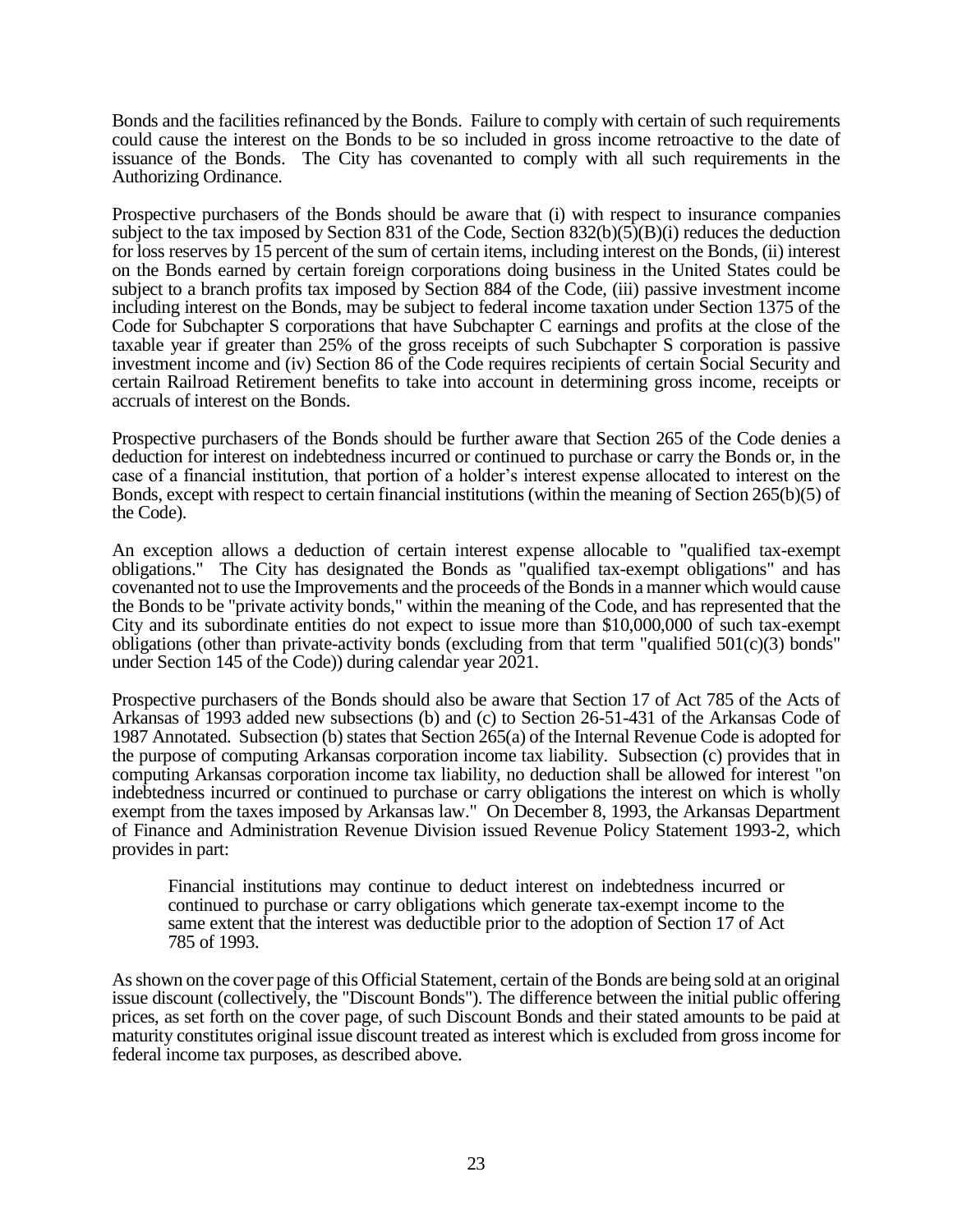The amount of original issue discount which is treated as having accrued with respect to such Discount Bond is added to the cost basis of the owner in determining, for federal income tax purposes, gain or loss upon disposition of such Discount Bond (including its sale, redemption, or payment at maturity). Amounts received upon disposition of such Discount Bond which are attributable to accrued original issue discount will be treated as tax-exempt interest, rather than as taxable gain, for federal income tax purposes.

Original issue discount is treated as compounding semiannually, at a rate determined by reference to the yield to maturity of each individual Discount Bond, on days which are determined by reference to the maturity date of such Discount Bond. The amount treated as original issue discount on such Discount Bond for a particular semiannual accrual period is equal to the product of (i) the yield of maturity for such Discount Bond (determined by compounding at the close of each accrual period) and (ii) the amount which would have been the tax basis of such Discount Bond at the beginning of the particular accrual period if held by the original purchaser, less the amount of any interest payable for such Discount Bond during the accrual period. The tax basis is determined by adding to the initial public offering price on such Discount Bond the sum of the amounts which have been treated as original issue discount for such purposes during all prior periods. If such Discount Bond is sold between semiannual compounding dates, original issue discount which would have been accrued for that semiannual compounding period for federal income tax purposes is to be apportioned in equal amounts among the days in such compounding period.

Owners of the Discount Bonds should consult their tax advisors with respect to the determination and treatment of original issue discount accrued as of any date and with respect to the state and local tax consequences of owning a Discount Bond.

As shown on the cover page of this Official Statement, certain of the Bonds are being sold at an original issue premium (collectively, the "Premium Bonds"). An amount equal to the excess of the issue price of a Premium Bond over its stated redemption price at maturity constitutes premium on such Premium Bond. An initial purchaser of a Premium Bond must amortize any premium over such Premium Bond's term using constant yield principles, based on the purchaser's yield to maturity (or, in the case of Premium Bonds callable prior to their maturity, by amortizing the premium to the call date, based on the purchaser's yield to the call date and giving effect to the call premium). As premium is amortized, the amount of the amortization offsets a corresponding amount of interest for the period and the purchaser's basis in such Premium Bond is reduced by a corresponding amount resulting in an increase in the gain (or decrease in the loss) to be recognized for federal income tax purposes upon a sale or disposition of such Premium Bond prior to its maturity. Even though the purchaser's basis may be reduced, no federal income tax deduction is allowed. Purchasers of the Premium Bonds should consult their tax advisors with respect to the determination and treatment of premium for federal income tax purposes and with respect to the state and local tax consequences of owning a Premium Bond.

Current or future legislative proposals, if enacted into law, may cause interest on the Bonds to be subject, directly or indirectly, to federal income taxation or otherwise prevent holders of the Bonds from realizing the full current benefit of the tax status of such interest. Recent legislative proposals include provisions that would limit the amount of exclusions (including tax-exempt interest) and deductions available to certain high income taxpayers. It cannot be predicted whether or in what form any such proposal might be enacted or whether, if enacted, it would apply to bonds issued prior to enactment. The introduction or enactment of any such legislative proposals may also affect the market price for, or marketability of, the Bonds. Prospective purchasers of the Bonds should consult their own tax advisors regarding any pending or proposed federal or state tax legislation, regulations or litigation, as to which Bond Counsel expresses no opinion.

It is not an event of default on the Bonds if legislation is enacted reducing or eliminating the exclusion of interest on state and local government bonds from gross income for federal or state income tax purposes.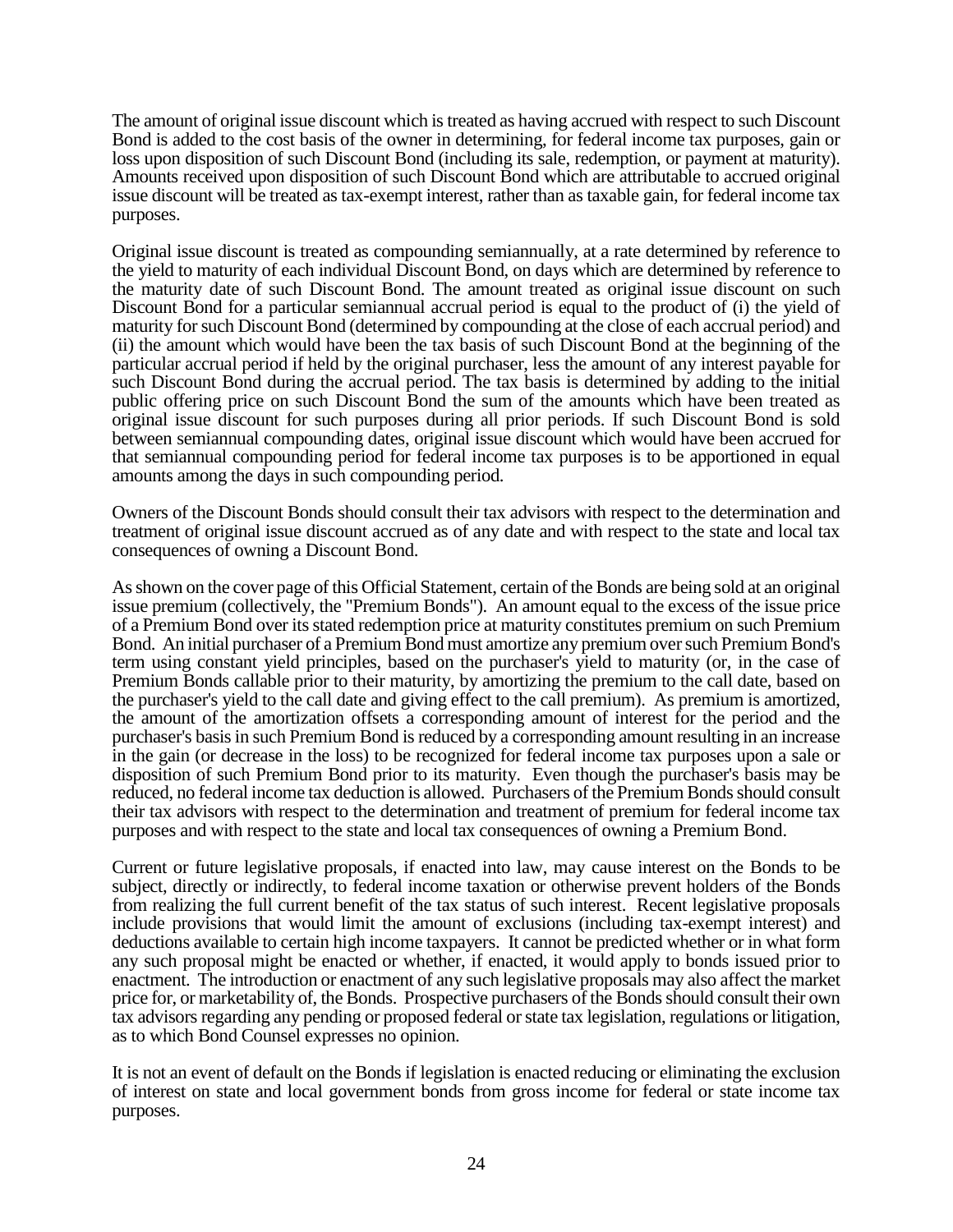#### **MISCELLANEOUS**

Enforceability of Remedies. Rights of the registered owners of the Bonds and the enforceability of the remedies available under the Authorizing Ordinance may depend on judicial action and may be subject to the valid exercise of the constitutional powers of the United States of America and of the sovereign police powers of the State or other governmental units having jurisdiction, and to the application of federal bankruptcy laws or other debtor relief or moratorium laws in general. Therefore, enforcement of those remedies may be delayed or limited, or the remedies may be modified or unavailable, subject to the exercise of judicial discretion in accordance with general principles of equity. Bond Counsel expresses no opinion as to any effect upon any right, title, interest or relationship created by or arising under the Authorizing Ordinance resulting from the application of state or federal bankruptcy, insolvency, reorganization, moratorium or similar debtor relief laws affecting creditors' rights which are presently or may from time to time be in effect.

Underwriting. Under a Bond Purchase Agreement (the "Agreement") entered into by and between the City, as issuer, and Stephens Inc., as underwriter (the "Underwriter"), the Bonds are being purchased at a price of \$3,541,380.95 (principal amount plus net original issue premium of \$10,155.95 less Underwriter's discount of \$53,775). The Agreement provides that the Underwriter will purchase all of the Bonds if any are purchased. The obligation of the Underwriter to accept delivery of the Bonds is subject to various conditions contained in the Agreement, including the absence of pending or threatened litigation questioning the validity of the Bonds or any proceedings in connection with the issuance thereof, and the absence of material adverse changes in the financial or business condition of the City.

The Underwriter intends to offer the Bonds to the public initially at the offering prices set forth on the cover page of this Official Statement, which prices may subsequently change without any requirement of prior notice. The Underwriter reserves the right to join with dealers and other underwriters in offering the Bonds to the public. The Underwriter may offer and sell Bonds to certain dealers (including dealers depositing Bonds into investment trusts) at prices lower than the public offering price.

The City has agreed to indemnify the Underwriter against certain civil liabilities in connection with the offering and sale of the Bonds, including certain liabilities under federal securities laws.

Mark C. Doramus, Chief Financial Officer of Stephens Inc., serves on the Board of Directors of Simmons Bank, the Trustee.

Information in the Official Statement. Any statements made in this Official Statement involving matters of opinion or of estimates, whether or not so expressly stated, are set forth as such and not as representations of fact, and no representation is made that any of the estimates will be realized. This Official Statement is not to be construed as a contract or agreement between the City and the purchasers or owners of any of the Bonds.

The information contained in this Official Statement has been taken from sources considered to be reliable, but is not guaranteed. To the best of the knowledge of the undersigned the Official Statement does not include any untrue statement of a material fact, nor does it omit the statement of any material fact required to be stated therein, or necessary to make the statements therein, in light of the circumstances under which they were made, not misleading.